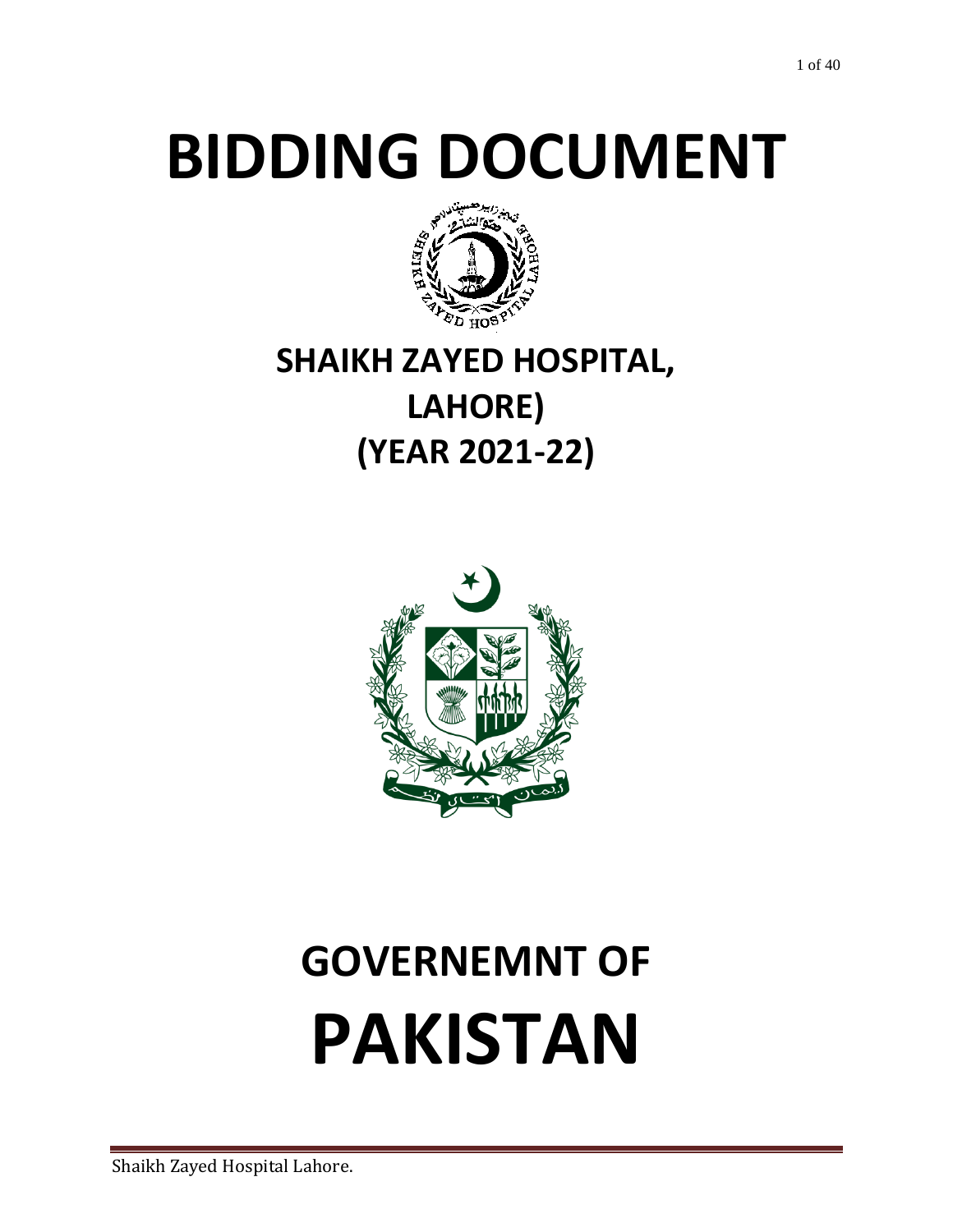

# **SHAIKH ZAYED HOSPITAL, LAHORE INVITATION FOR BIDS FOR MEDICAL EQUIPMENT.**

- 1. Sealed Bids are invited from firms for supply, installation and commissioning of various hospital equipment and other related hospital supplies.
- 2. For locally manufactured surgical equipment, the following conditions must be fulfilled.
- a) The equipment offered must be in conformity with International standard or ISO 9002 or later.
- b) An attested valid copy of certificate issued by the laboratory established by the Federal Government/ Provincial Government for testing surgical equipment be attached.
- 3. Imported equipment should be from **USA, Canada, Western Europe countries including UK or Japan** unless specified with individual equipment.
- 4. The imported goods should be of the "Country of origin". Any franchise or associated manufacturing facility stationed in another country will not be acceptable.
- 5. The equipment must be **CE rated and MOD** standards, for use in Europe or of an equivalent US standard i.e F.D.A. approved.
- 6. All imported good **must be quoted on C&F in US\$ including all local costs** viz-a-viz transportation, installation, etc excluding Govt. Duties and taxes. **The bid should also include quotation on "FOR" basis separately**.
- 7. Cost quoted for all local manufactured goods must be offered separately in Pak Rupee including other local costs vis-à-vis transportation, installation etc excluding G.S.T.
- 8. Bids documents, containing details of the required equipment specifications and other terms and conditions can be obtained from the Accounts Branch, Shaikh Zayed hospital, Lahore on payment of **Rs.3000/-(non refundable)** cost of printing and providing.
- 9. **The procedure adopted for this tender is single stage two envelops procedure**.
- 10.If a bidder is bidding for more than one item, **both technical and financial bid for each item should be submitted separately**. **The name of the item should clearly be mentioned out side**.
- 11.The bidders shall furnish, as part of his bid, earnest money (CDR), to the extent of **Pak Rupees:120,000/-** with financial proposal, as well as copy of the CDR with technical proposal.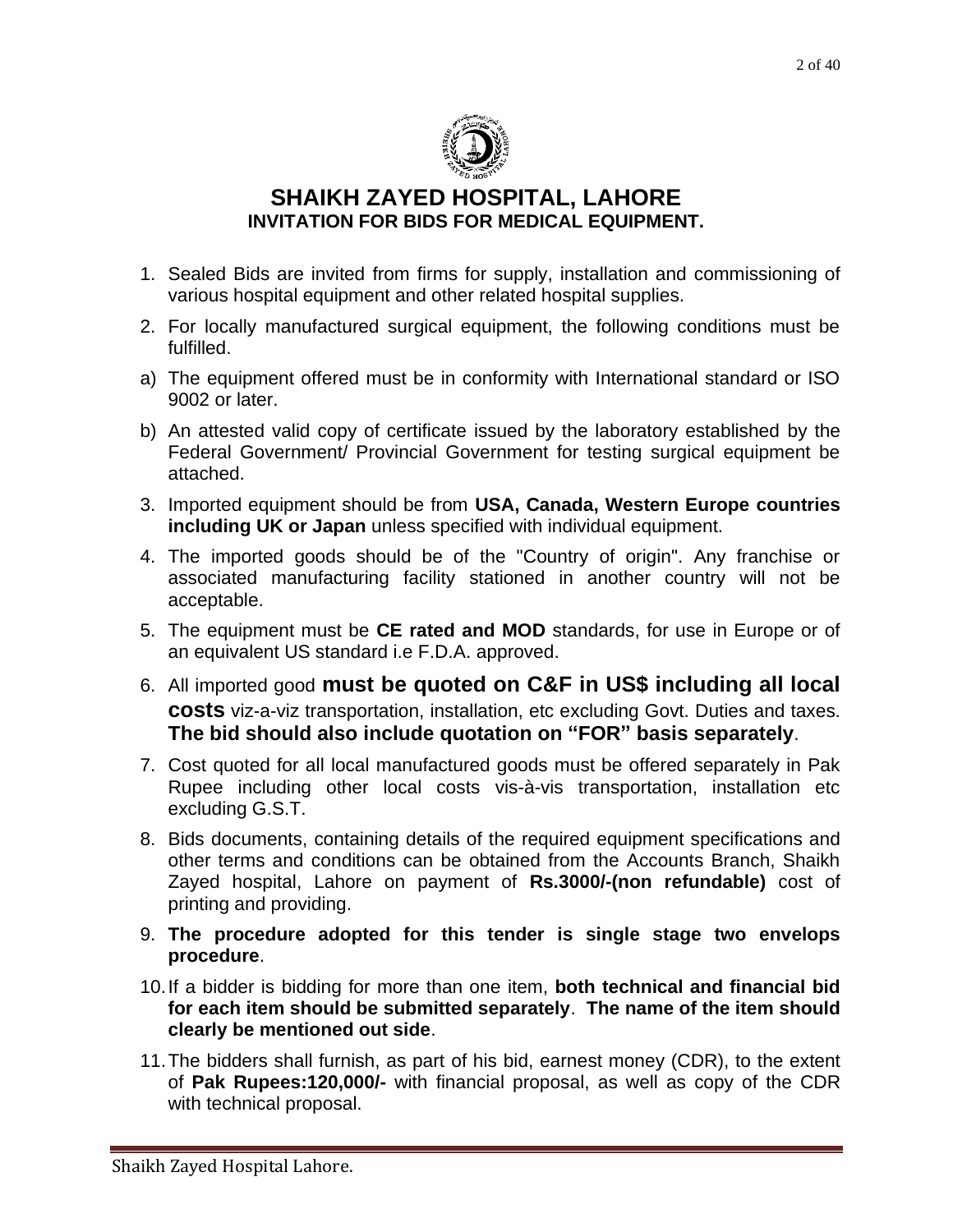- 12.The Bids complete in all respects shall be received in the office of Administrator, Shaikh Zayed Hospital, Lahore up to **11:30 hours**, and will be opened on **at 12.00 noon)** by the Bid Committee on the same date in the presence of Bidders or their authorized agents. Bids received late will not be entertained. Extension in the last date for submission of Bids will not be allowed. Technical Proposal for the purposes of qualification and technical evaluation shall include:
	- a) The Supplier/ agent shall have to produce letter of authorization from Manufacturer and in case of Manufacturer, documentary proof to the effect that they are the original Manufacturer of the required goods shall be provided.
	- b) National Tax Number (NTN) and General Sales Tax Number with documentary proof shall have to be provided by the bidder(s).
	- c) The Bidder shall submit an affidavit on legal stamp paper of Rs. 100/‐that their firm has not been blacklisted in the past on any ground by any Government (Federal, Provincial), a local body or a public sector organization. On account of submission of false statement, the Bidder shall be disqualified forthwith and subsequently black listed.
	- d) The Bidder should have strong engineering background and necessary tools/ test equipment, trained staff for the goods required after sales services.
	- e) The Bidder is required to provide with the technical proposal the name of item(s), tender number and serial number in the exact manner as quoted in the financial proposals.
	- f) The Bidder must indicate the country of origin of the goods, capacity of production of the firm (in case of manufacturer), its financial status, necessary assurance of quality production, Certificate(s) for conformity with International standards of Quality and list of qualified technical persons along with qualification and trainings, list of main service, testing and calibration tools and in case of manufacturer; the supervisory staff working in the production and quality control departments in the manufacturing plant.
- 13.The competent authority reserves the right to accept or reject any or all the bids in accordance to Public Procurement Rules -2004 amended.
- 14.Preference would be given to the bidder who has bid for the module in full but those who bid for a sub module would also be considered.
- 15.The Purchaser reserve the right to ask the bidder to change one or more items from the module or sub module tendered if these are found to be unacceptable due to any reason.

**Administrator,** Shaikh Zayed Medical Complex, Lahore.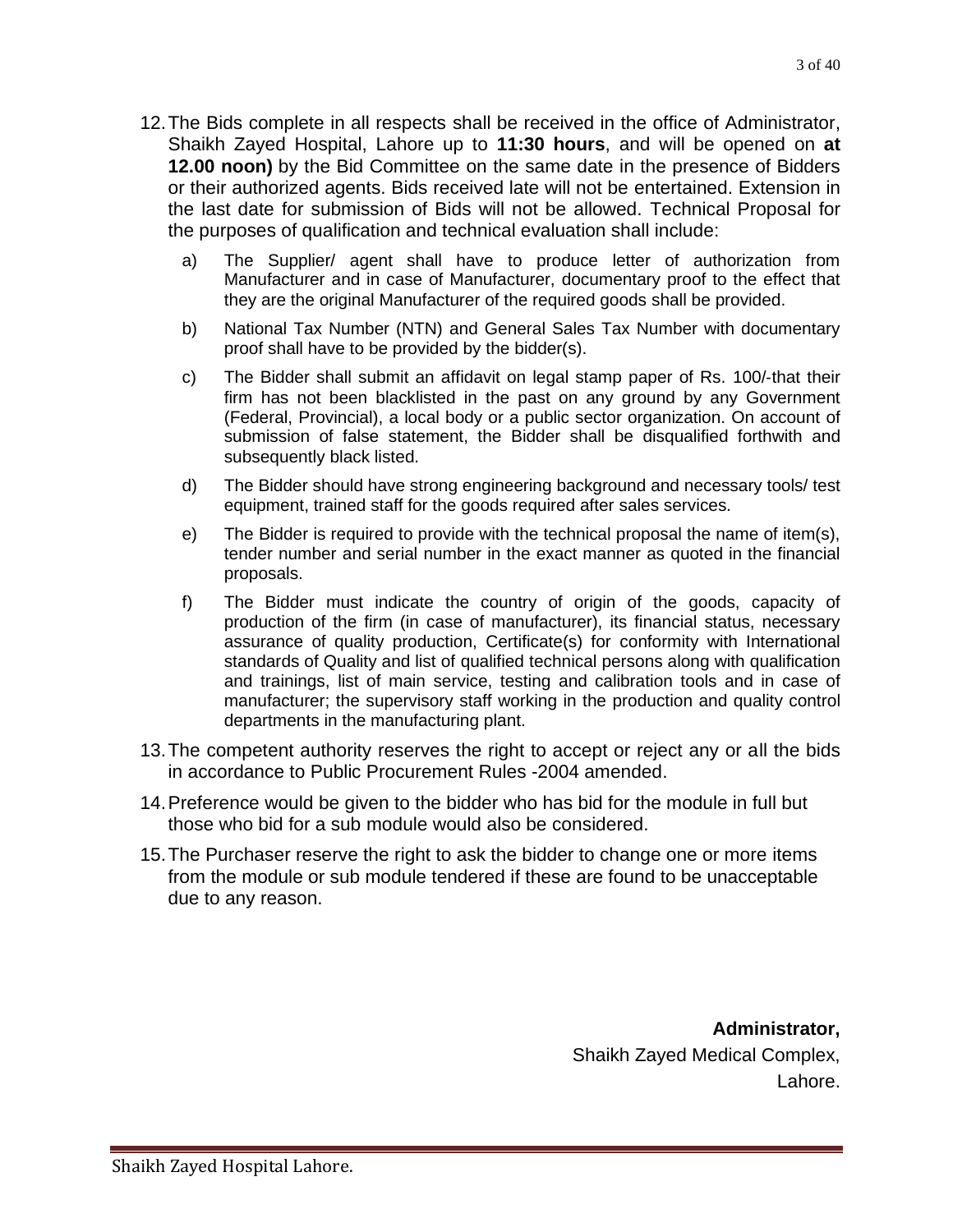# **Section I**

# **INSTRUCTIONS TO BIDDERS**

# **A. INTRODUCTION**

# **1. Scope**

- 1.1 Chairman, Shaikh Zayed Hospital, Lahore. (hereinafter referred to as the Purchaser) wishes to receive Bids for supply and delivery of the medical equipment described under specifications in Annex-VIII (hereinafter referred to as Goods).
- 1.2 All Bids are to be completed and returned to the Purchaser in accordance with these instructions to Bidders.

# **2. Cost of Bidding**

2.1 The bidder shall bear all costs associated with the preparation and delivery of his Bids and the Purchaser, will, in no case, be responsible or liable for these costs.

### **3. Joint Ventures**

3.1 In the event that the successful bidder is a joint venture formed of two or more companies, the Purchaser will require that the parties to the joint venture accept joint and several liabilities for all obligations under the Contract.

# 4. **Assurance**

4.1 The successful bidder will be required to give satisfactory assurance of his ability and intention to deliver the Goods, pursuant to the Contract, with in the time set forth therein.

# **B. THE BIDDING DOCUMENTS**

# 5. **Bidding Documents**

- 5.1 The Goods required, bidding procedures and Contract terms are described in the Bidding Documents. In addition to the Invitation for bids, the Bidding Documents include:
	- i) Instruction to Bidders
	- ii) Bid form and Price Schedules
	- iii) Contract Form
	- iv) General Conditions of the Contract
	- v) Specifications
	- vi) Annexure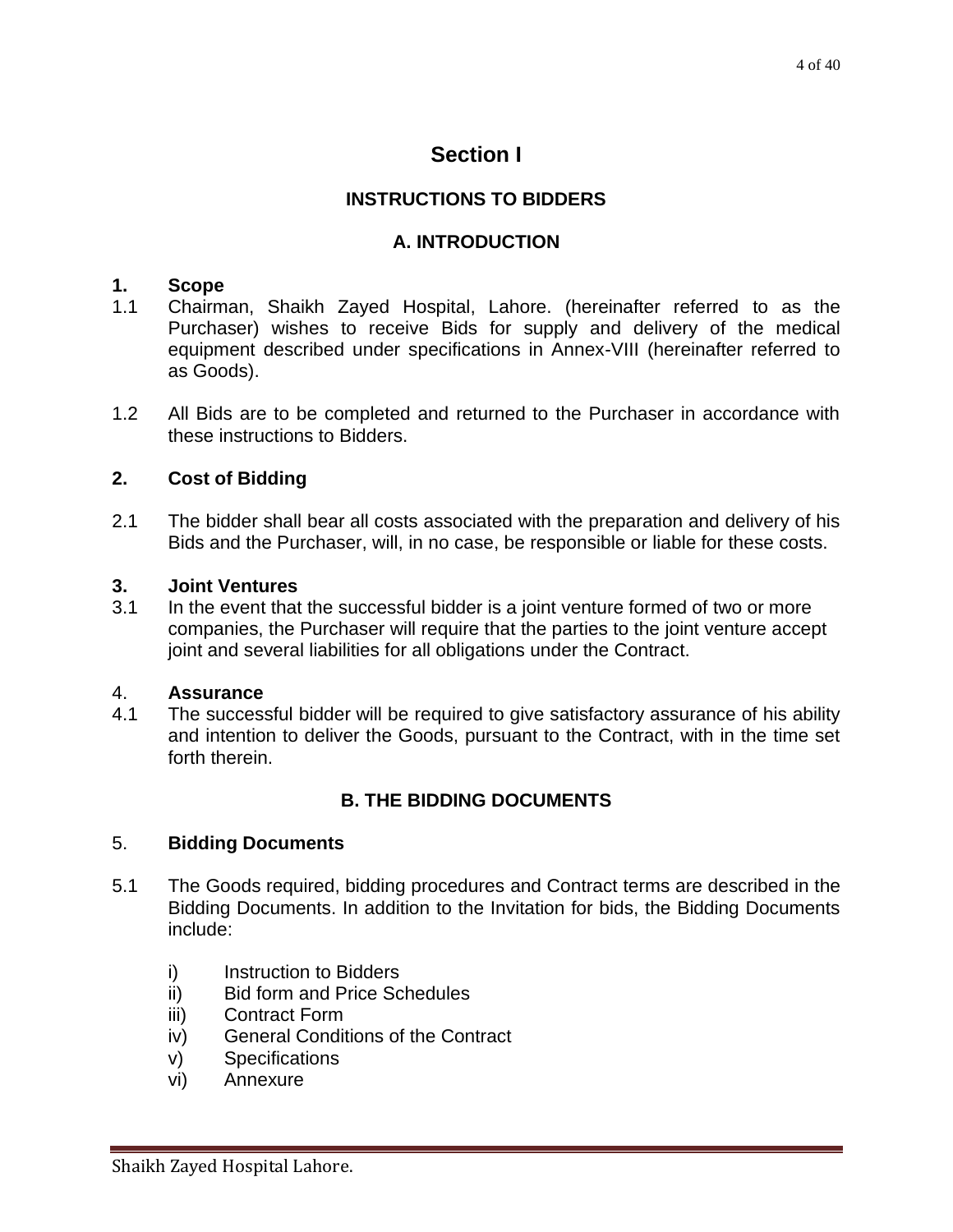- a) Bid Security Form
- b) Performance Security Form
- c) Advertisement for inviting the bids
- 5.2 The bidder is expected to examine all instructions, forms, terms and specifications in the Bidding Documents. Failure to furnish all information required by the Bidding Documents or submission of a Bid not substantially responsive to the Bidding Documents, in every respect may result in rejection of the Bid.

# **6. Clarification of Bidding Documents**

6.1. Prospective bidders requiring any further information or clarification of the Bidding Documents may notify the Purchaser in writing or by telex or cable at the Purchaser's mailing address indicated in the invitation for Bids. The Purchaser will respond, in writing, to any request for information or clarification of the Bidding Documents, which is received not later than Ten (10) days prior to the deadline for the submission of Bids prescribed by the Purchaser. The Purchaser's response (including an explanation of the query) will be sent in writing or by telex or cable to all prospective bidders who have received the Bidding Documents.

### **6.2 Contradictions, obscurities and omissions**

The bidder should likewise notify any contradiction, obscurities and omissions in bidding documents if clarifications of these are necessary for the clear understanding of the documents and for preparation of the bid. Such enquiries must reach the purchaser not later than 15 days prior to the deadline for submission of the bids.

#### **7. Amendment of Bidding Documents**

- 7.1 At any time, prior to the deadline for submission of Bids, the Purchaser may, for any reason, whether at his own initiative or in response to a clarification requested by a prospective bidder modify the Bidding Documents by amendment.
- 7.2 The amendments issued under clause 7.1 shall be part of the Bidding Documents pursuant to Clause 5.1 and will be notified in writing or by telex or cable to all prospective bidders who have received the Bidding Documents and will be binding on them. The bidders are required to acknowledge receipt of any such amendment to the Bidding Documents.
- 7.3 In order to allow, to the prospective bidders, reasonable time in which to take the amendment into account, in preparing their Bids, the Purchaser may at his discretion extend the deadline for the submission of Bids.

# **8. Language of the Bid**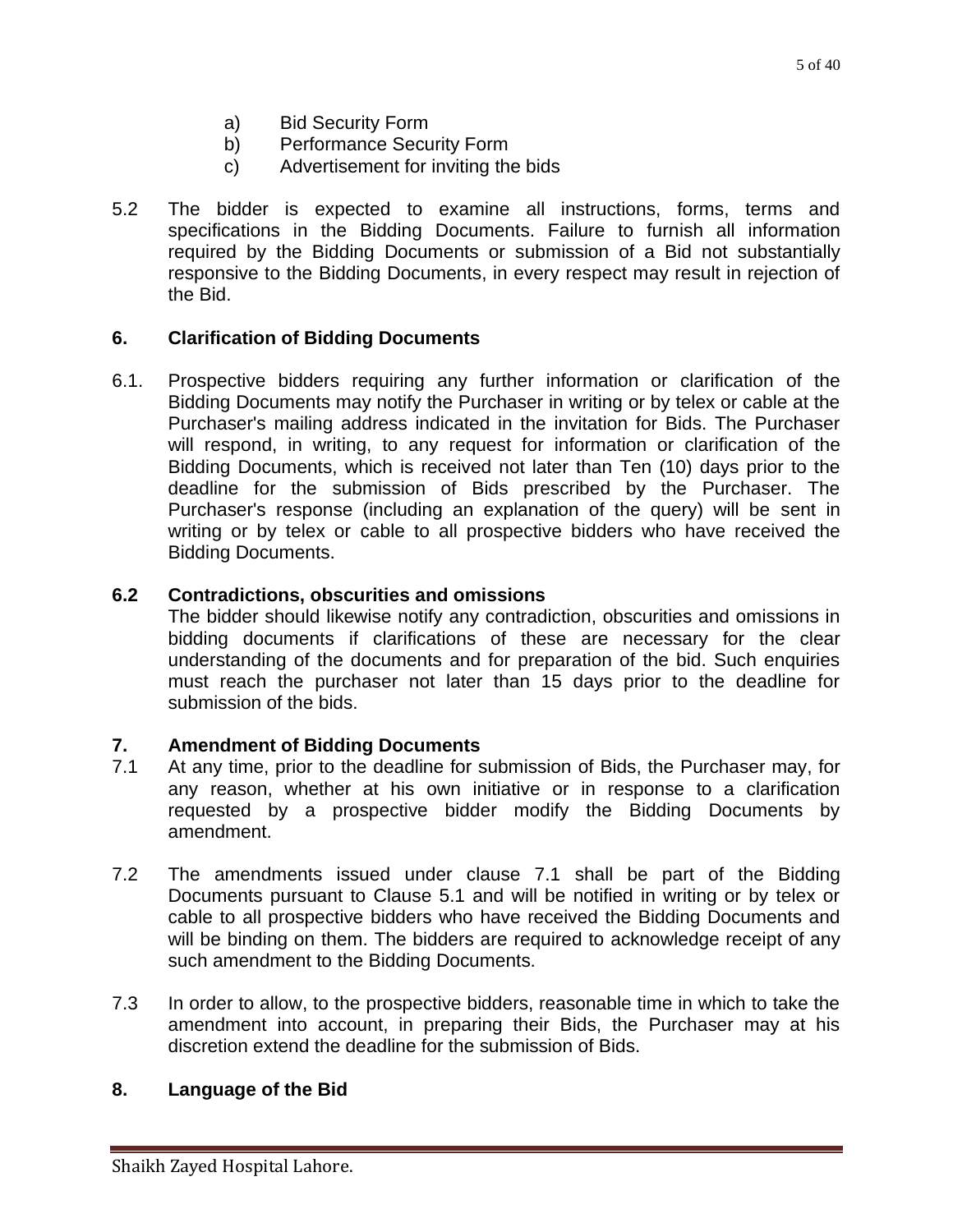- 8.1 The Bid prepared by the bidder, and all correspondence and documents relating to the Bid exchanged by the bidder and the Purchaser, shall be written in the English Language. Any printed literature, furnished by the bidder may be written in another language provided that this literature is accompanied by an English translation, in which case, for purpose of interpretation of the Bid, the English translation shall govern.
- 8.2 The word Bidder, Supplier and Seller have been used in these documents, at different places. All these connote to convey the same meanings i.e. the company or person who will supply the accepted equipment to the purchaser.

# **9. Bid Currencies**

# 9.1 **All prices of imported equipment shall be quoted in US Dollars. In case of Currency being other than US Dollars, the same Should be converted into US Dollars on the parity rate of the State Bank of Pakistan on that date. Prices on "FOR" basis should also be quoted separately.**

#### **10. Documents Establishing Eligibility of the Bidders** The bidder shall furnish as part of his Bid a certification establishing that he is authorized to bid for the Goods.

# **11. Documents Establishing the Bidders Qualification to Perform the Contract**

- 11.1 Documentary evidence of the Bidders qualifications to perform the Contract that in case his Bid is accepted shall be established to the Purchaser's satisfaction prior to award of Contract as under:
	- a) That in the case of a bidder offering to supply Goods: under the Contract which the bidder did not manufacture or otherwise produce the bidder has been duly authorized by the manufacturer or producer to supply the Goods to or in the purchaser's country.
	- b) That in case of a bidder not doing business within the purchaser's country the bidder is or will be (if the contract is awarded to him) represented by an agent in the purchaser country who is well equipped and able to carry out the maintenance and repair and has spare parts stocks as prescribed under the contract.

# **12. Documents Establishing the Goods' Conformity to the Bidding Documents**

12.1 A documentary evidence of the Goods' conformity to the Bidding Documents in the form of literature, drawings and data and shall furnish: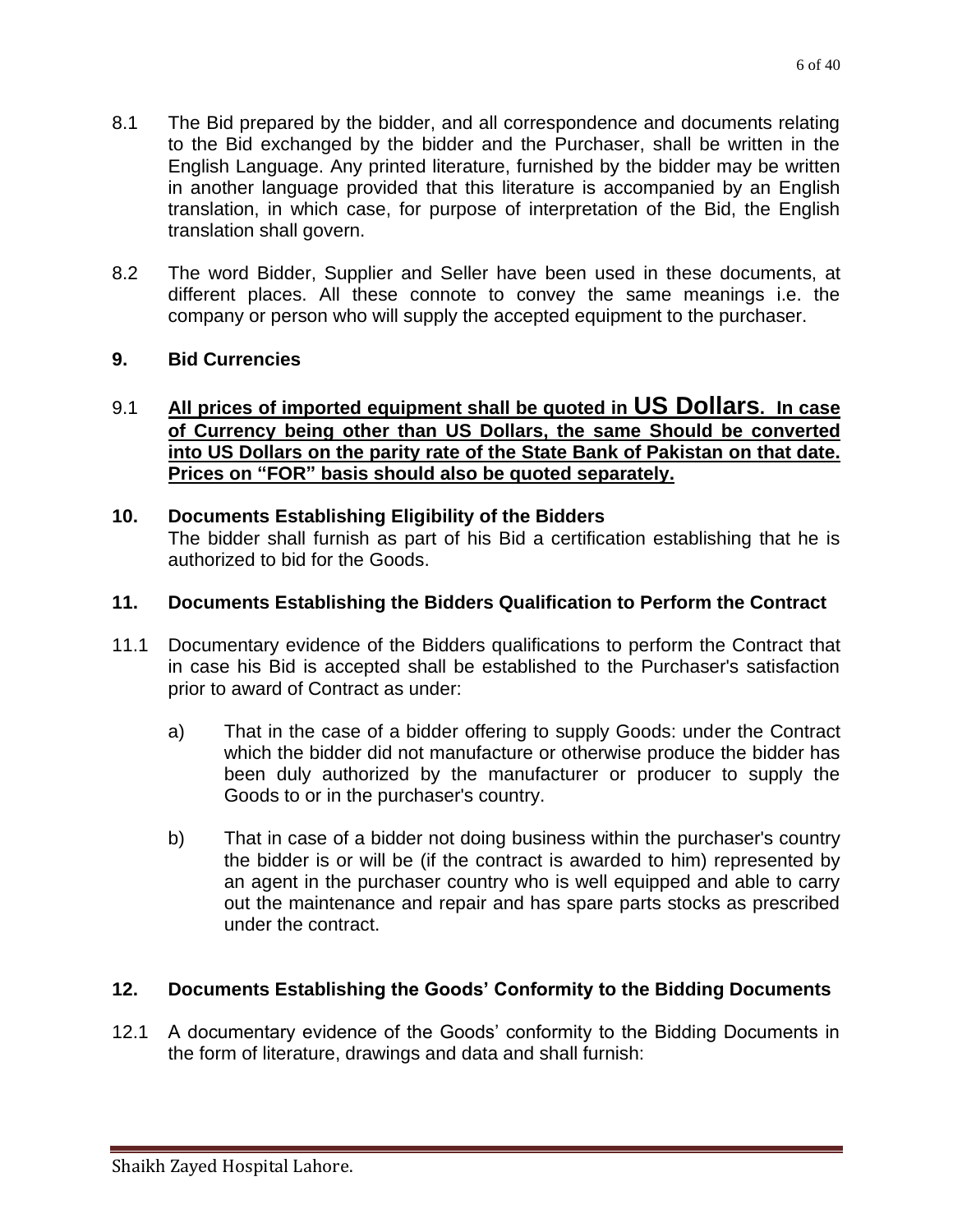- a) A detailed description of the Goods' essential technical and performance characteristics.
- b) A list, giving full particulars, including available sources of all spare parts, special tools etc. necessary for the proper and continuing functioning of the Goods i.e. the bidder shall be responsible for supplying the required spares, when so required by the Purchaser.

# **13. Bid security**

- 13.1 The bidders shall furnish, as part of his bid, earnest money (CDR), to the extent of **Pak Rupees:120,000/-** with financial proposal, as well as copy of the CDR with technical proposal.
- 13.2 The earnest money shall be denominated in equivalent Pak Rupees. It shall be in the forms of a **Pay order** or **Call Deposit Receipt** of the amount as per this clause payable in the name of purchaser and should be included with financial proposal.
- 13.3 Any Bid not secured in accordance with Clauses 16.1 and 16.2 below will be rejected by the purchaser as non-responsive pursuant to clause 25.
- 13.4 After evaluation and approval of technical proposals the procuring agency will at a time within the bid validity period publicly opened the financial proposals of the technically accepted bid only. The financial proposals of the bid found technically non responsive will be returned to respective bidders.
- 13.5 The successful bidder's bid security will be discharged/returned after conclusion of the Contract as pursuant to clause 32 and after furnishing the performance security as pursuant to clause 33.
- 13.6 The bid security may be forfeited:
	- a) If a bidder withdraws his bid during the period of bid validity as specified by the bidders on the Bid Form, or
	- b) In the case of a successful bidder, if the bidder fails:
		- i) To sign the contract in accordance with clause 33.
		- ii) To furnish a performance security in accordance with clause 33.

# **14. Period of Validity of Bids**

14.1 Bids shall remain valid for **Six Months** after the date of bid closing, prescribed by the purchaser, pursuant to Clause 20.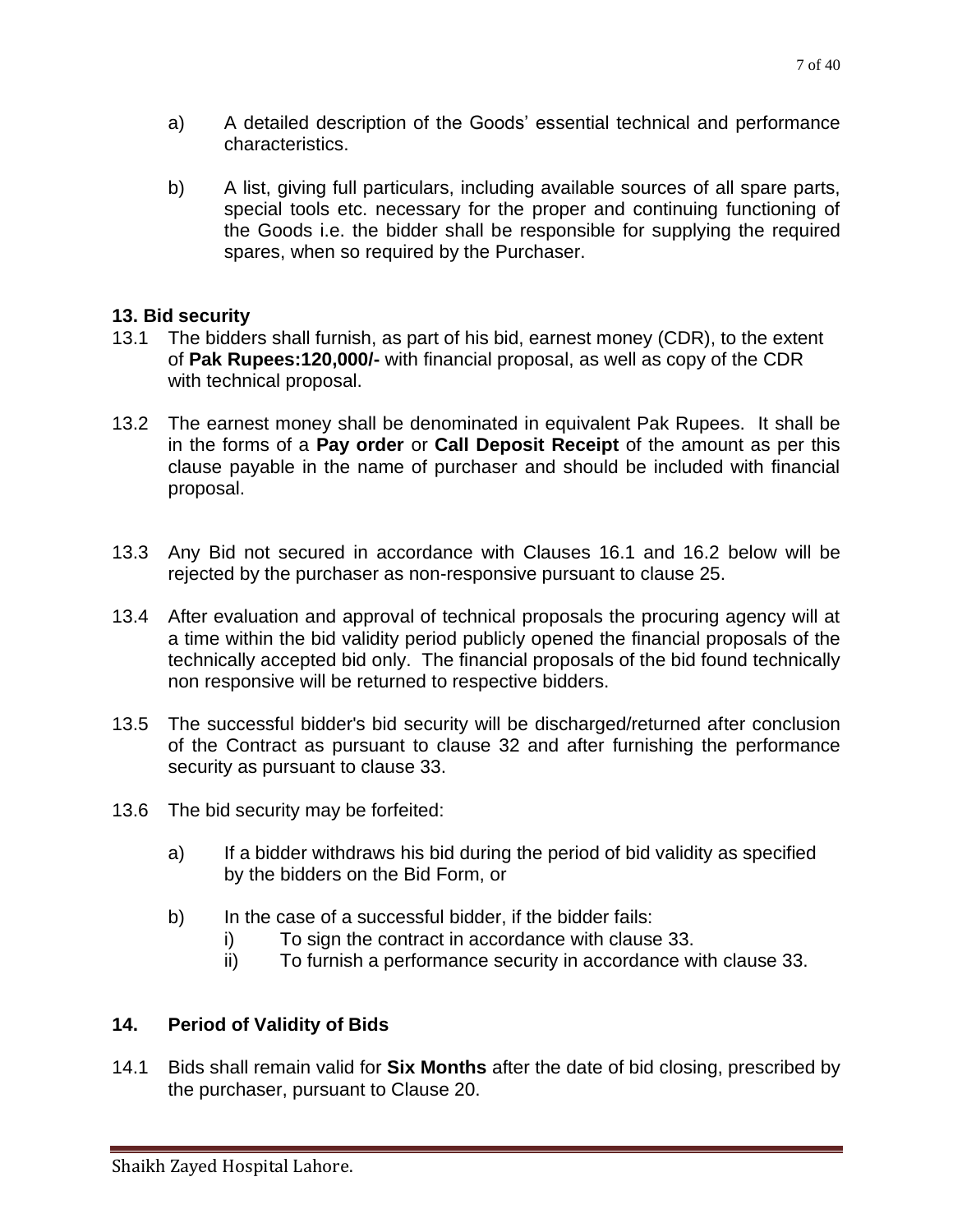- 14.2 Notwithstanding clause 17.1 above, the purchaser may solicit the bidders consent
- 14.3 The Purchaser may consider upon the request of the bidder to extend the delivery date of supply of goods provided sufficient reasons exists for the same.

# **15. Format and signing of Bid.**

- 15.1 The procedure adopted fro this tender is single stage two envelops procedure.
	- a) The bid should comprise two separate envelops which will contain separately technical and financial proposal.
	- b) **The envelops shall be marked clearly " TECHNICAL PROPOSAL " and " FINANCIAL PROPOSAL "**
	- c) **Each technical proposals must be accompanied with the under mentioned, documents failing which it will be declared non-responsive. No relaxation will be given in compliance of this condition.**
		- i) Declaration that 2.0% earnest money on the basis of costs indicated under clause 9.1, 13 above; in Pak Rupee has been included in the financial bid.
		- ii) Certificate of CE/MOD/FDA rating for each equipment or ISO 9002 or later (for surgical equipment
		- iii) List of clients in Pakistan to whom the same equipment has been supplied.
		- iv) Undertaking of validity of cost for 6 months.
		- v) Upgradeability of the equipment being bid.
		- **vi) Documents as mentioned under Clause 10, 11,12, 24.3**
		- **vii) Signed bidding documents.**
		- **d) The financial proposal should include the cost of the equipment in UD\$ as per clause 9. Both prices on CIF and FOR basis to be quoted.**
		- **e) The cost of spare part as per clause 12.1.b**
		- f) **Financial proposal shall also include bid security as per clause 13.**
- 15.2 The original Bid Form and accompanying documents as specified above, clearly marked "Original Bid" plus copies must be received by the purchase at the date, time and place specified pursuant to clause 19 and 20. In the event of any discrepancy between the original and the copies, the original shall govern.
- 15.3 The original and all copies of the Bid shall be typed or written in indelible ink and signed by the bidders or a person or persons duly authorized to sign on behalf of the bidder, such authorization shall be indicated by written power-of-attorney accompanying the Bid. All the pages of the Bid, except for an un-amended printed literature, shall be initialed by the person or persons signing the Bid. The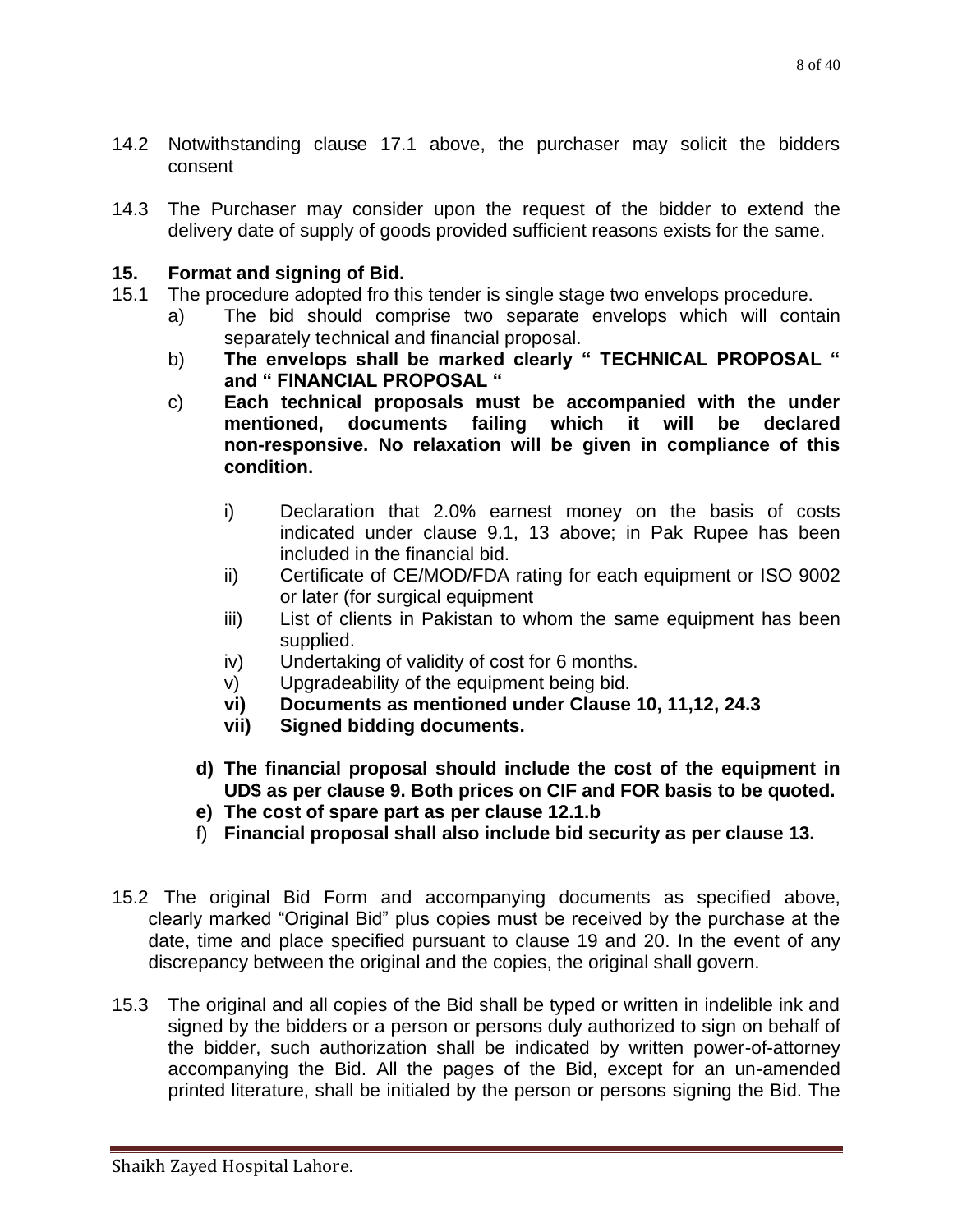name and position held by each person signing the contract must be typed or printed below the signature.

15.4 The bid shall contain no inter-lineation, eraser or overwriting, except as necessary to correct errors made by the bidders in which case such corrections shall be initialed by the person signing the Bid.

# **C. SUBMISSION OF BIDS**

# **16. Sealing and Marking of Bids**

16.1 The bidders shall seal the original and each copy of the Bid in an inner and an outer envelope; out envelop should have one sealed envelop containing the financial proposal and second inner envelop should contain one original and two copies of technical proposals. Both inner envelops shall clearly marked as "**technical proposal" containing original and copies or "financial proposal"** 

16.2 The above proposals shall be enclosed in an outer envelop that should be addressed ;

a) be addressed to the purchaser at the following address:

# **Chairman, Shaikh Zayed Hospital, Lahore.**

b) Bear the word Shaikh Zayed hospital, Tender for medical equipment "DO NOT OPEN BEFORE" the day announced for opening the tender **at 12.00 noon)**

In addition to - the information required in sub clauses (a) and (b) above the inner envelopes shall indicate the name and address of the bidder to enable the Bid to be returned unopened in case it is declared "Late".

# **17. Deadline for submission of Bids**

- 17.1 The original Bid; together with **two copies**, must be received by the purchaser in clause 19.2 (a) and not later than **at 11.30 AM)**
- 17.2 The purchaser may; at his discretion; extend the deadline for the submission of Bids by amending the Bidding Documents in accordance with clause 7 in which case all rights and obligations of the purchaser and bidders previously subject to the deadline will thereafter be subject to the deadline as extended.

# **18. Late Bids**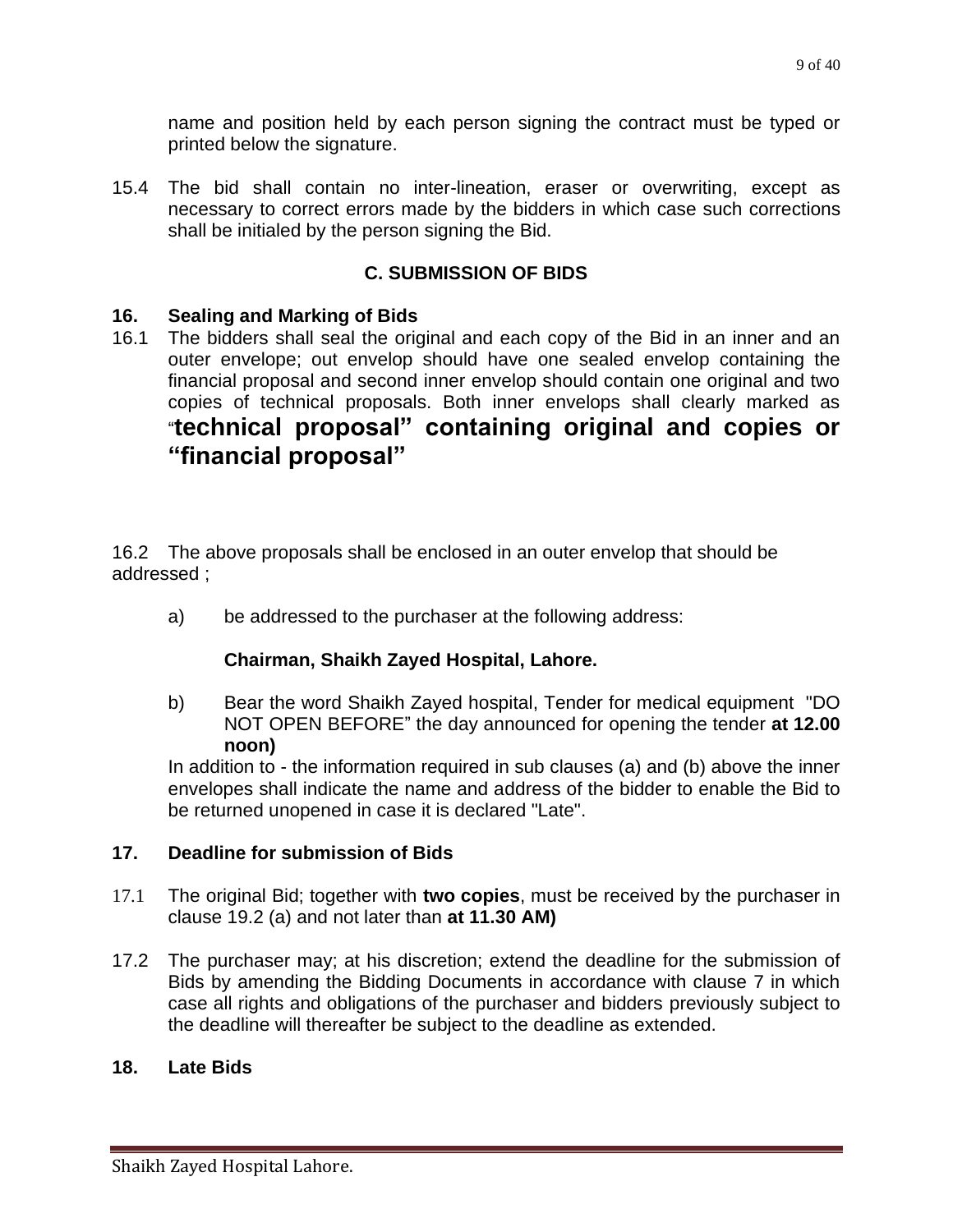18.1 Any Bid received by the purchaser after the deadline for submission of Bids prescribed by the purchaser; pursuant to clause 20 will be rejected and returned unopened to the bidders.

# **19. Modification and Withdrawal of Bids**

- 19.1 The bidder may modify or withdraw his Bids after the bid's submission provided that written notice of the modification or withdrawal is received by the purchaser prior to the deadline prescribed for submission of bids.
- 19.2 The bidders modification or withdrawal notice shall be prepared sealed marked and dispatched in accordance with the provision of clause l9. A withdrawal notice may also be sent by telex or cable but must be followed by a signed confirmation copy.
- 19.3 No Bid may be modified subsequent to the deadline for submission of Bids.
- 19.4 No Bid may be withdrawn in the interval between the deadline for submission of Bids and the expiration of the period of Bid validity specified by the bidder on the Bid Form.

# **E. BID OPENING AND EVALUATION**

# **20 Opening of Bids by Purchaser**

- 20.1 The purchaser will open the bids, in the presence of bidder's representatives who choose to attend at **11:30** hours, **at 12.00 noon** who are present shall sign a register of evidence as to their attendance. Only technical bid will be opened at this stage.
- 20.2 The financial bid will be opened publicly at later date which will be conveyed to all responsive bidders.

# **21. Clarification of Bids**

21.1 To assist in the examination; evaluation and comparison of Bids, the purchaser may; at his discretion, ask the bidder for a clarification of his Bid. All responses to requests - for clarification shall be in writing.

# **22. Preliminary Examination**

22.1 The purchaser will examine the technical proposal as per criteria determine whether they are complete, whether any computational errors have been made, whether required securities have been furnished, whether the documents have been properly signed, and whether the Bids are generally in order. The purchaser will determine the substantial responsiveness of each Bid on the basis of documents as per clause **15.1.c**. A substantially responsive Bid is one which conforms to all the terms and conditions of the Bidding Documents without material deviation.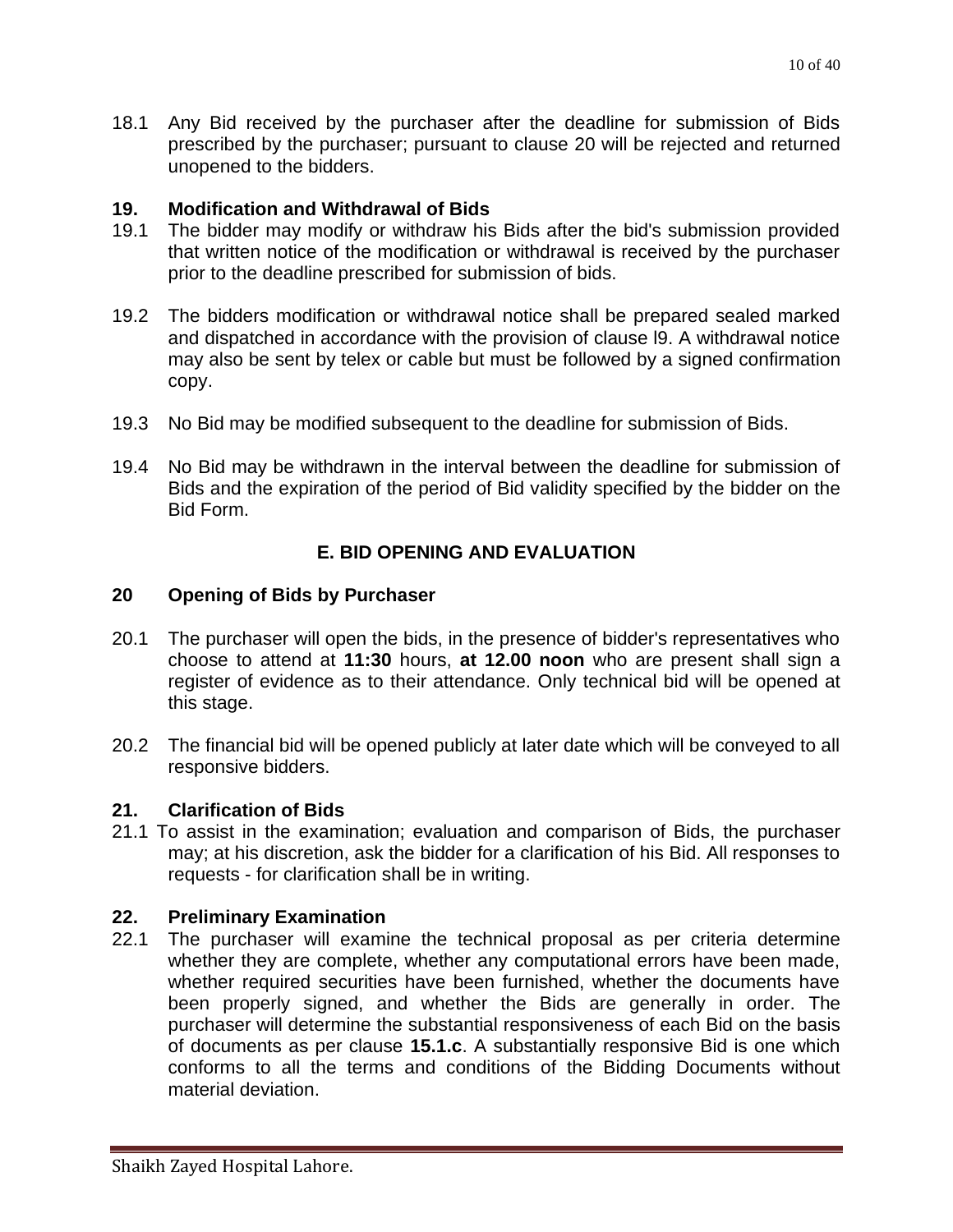22.2 A Bid determined as not substantially responsive will be rejected by the purchaser and the financial proposals for that bid will be opened and retuned to the respective bidder.

# **23. Bids to be in Single Currency**

23.1 To facilitate evaluation and comparison, the bidder should quote for imported equipment in **US\$.**

# **24. Evaluation and Comparison of Bids**

- 24.1 The purchaser will evaluate and compare the Bid, determined to be substantially responsive pursuant to clause 25.
- 24.2 The comparison shall be on the basis of ex-site cost. The site is Shaikh Zayed Hospital Lahore. This will also include installation and testing where so required i.e. the goods shall be handed over in fully functional conditions.
- 24.3 The purchaser's evaluation of a Bid will take into account, in addition to the bid price, the following factors, in the manner and to the extent indicated below::
	- a) Delivery schedule offered in the Bid.
	- b) Deviation in payment schedule from those specified in the conditions of Contract.
	- c) The performance of quality / reliabilities of the Goods offered, and Availability of after sale repair and maintenance services.
	- d) Maintenance cost.
	- e) Upgrade ability.
	- f) Conditions described in clause 15.1.c
- 24.4 The purchaser reserves the right to accept or reject any Bid, stop the bidding process and reject all Bids at any time prior to acceptance of bid without, thereby, incurring any liability to the affected bidder or bidders, or any obligation to inform the affected bidder or bidders of the grounds for the purchaser's action.
- 24.5 The purchaser reserves the right to compare Bids on a Bid-package basis, or as a total. Consequently, in awarding the contract for the Goods, the purchaser also reserves the right to make the award either to one bidder for all the Goods or two or more bidders, on the basis of the Bids packages.
- 24.6 Being medical equipment proper weightage shall be given to the quality. The lowest price shall not be the only deciding factor for purchase.

# **25. Post Qualification and Award**

25.1 The purchaser will determine to his satisfaction whether the bidder selected as having submitted the lowest-evaluated Bid is qualified to satisfactorily perform the contract.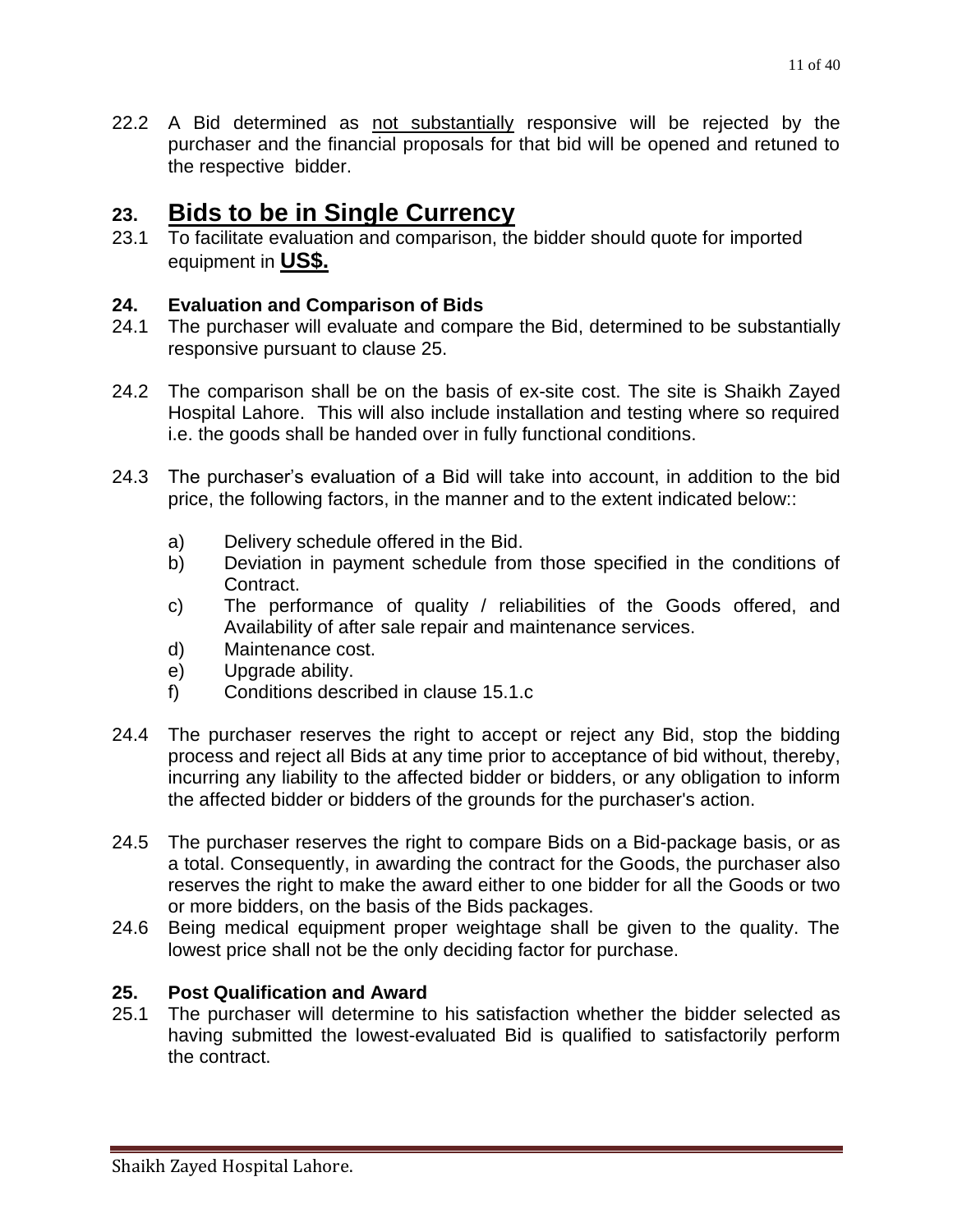25.2 The purchaser will award the contract to the successful bidder whose Bid has been determined to be the lowest-evaluated Bid.

### **26. Purchaser's Right to Vary Quantities at Time and Award**

26.1 The purchaser reserves the right at the time of award of contract to increase or decrease the quantity of Goods, specified in the specifications without any change in price or other terms and conditions.

### **27. Notification of Award**

- 27.1 The purchaser will notify the successful bidder in writing by registered letter or by cable or telex, to be confirmed in writing by registered letter, that his Bid has been accepted.
- 27.2 The notification of award, constitute the formation of a contract, until the contract has been effected pursuant to clause 33.

#### **28. Signing of Contract**

- 28.1 At the time of notification of award the purchaser will send to the successful bidder, the contract form provided in these biding documents incorporating all agreements between the parties.
- 28.2 Within ten (10) days of receipt of such contract from the Purchaser, the successful bidders shall sign and date the contract and return it to the purchaser.

#### **29. Performance**

29.1 Within fifteen (15) days of the receipt of notification of award from the purchaser, the successful bidders shall furnish the performance security, five percent (5%) of the total bid amount in the form of Call Deposit payable in the name of purchaser and five percent (5%) of the total bid amount in the form of bank guarantee as per performance Security Form provided in the Bidding Documents.

#### **30. Delivery Schedule**

30.1 The Bidder shall ensure delivery of the goods not later than 120 days after opening of the L/C for imported goods and placing of the order for locally made goods.

#### **31. Supply of Spare-parts**

31.1 The bidders shall include in the bid two years spare-parts free of cost, under a separate head, including list of such spare parts. The bidders shall also give an undertaking to supply spare-parts for ten years thereafter on purchasers account.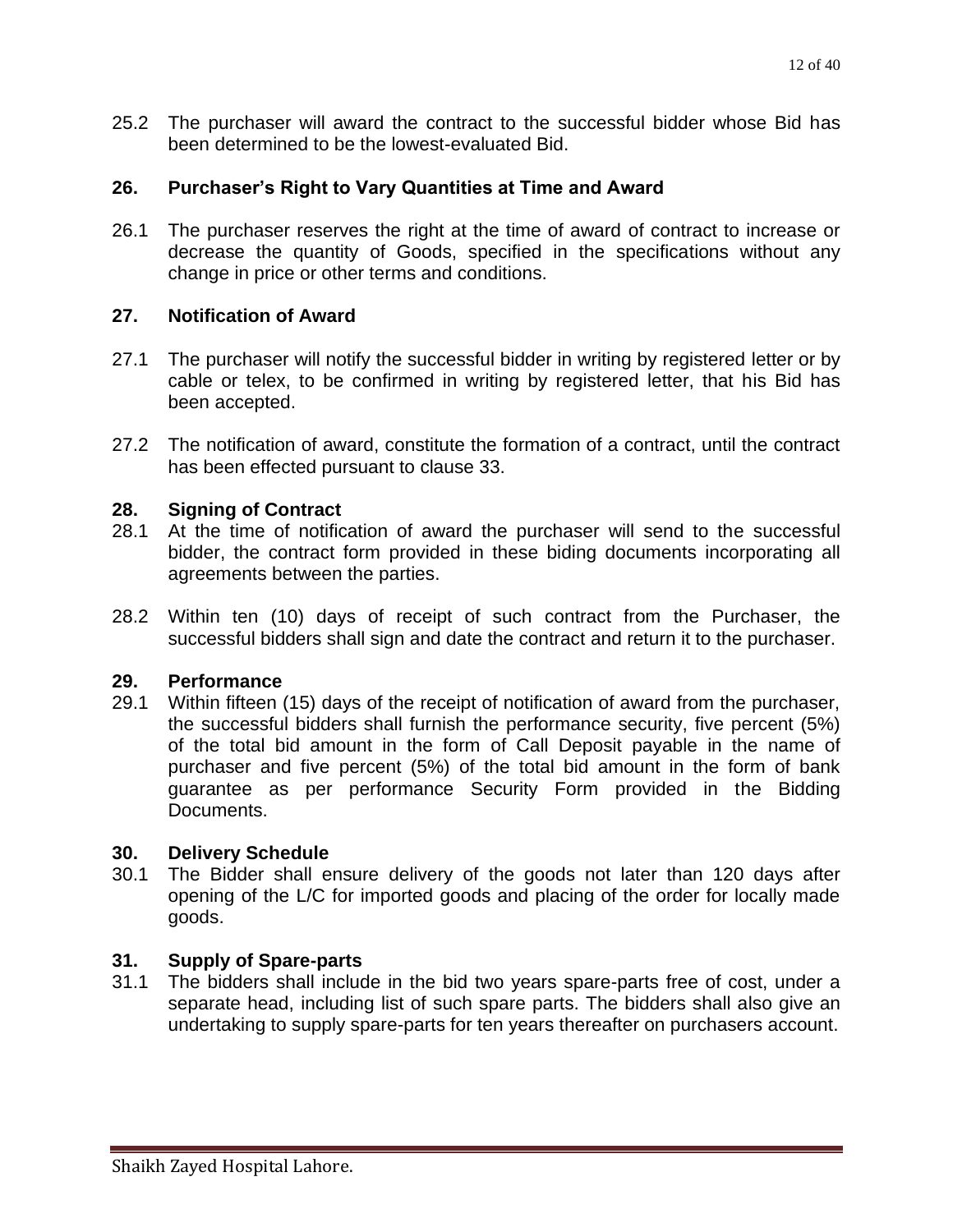# **SECTION II**

#### **BID FORM AND PRICE SCHEDULES**

Chairman, Shaikh Zayed Hospital, Lahore.

#### **Dear Sir,**

Having examined the Bidding Documents for the above Contract, including the specifications, the receipts of which is hereby duly acknowledged, we the undersigned, offer to supply, deliver, install and commission (Description of Goods) in conformity with the said Bidding Documents, including Addenda Nos.(Insert Numbers), for the sum of (Total Bid Amount C&F in Words and Figures) or such other sums as may be ascertained in accordance with the price schedules attached hereto and made part of this Bid.

We undertaken if our Bid is accepted, to commence delivery within (Number) days, and to complete delivery of all the items specified in the contract within (Number) days, calculated from the date of receipt of your Notification of Award and in accordance with the contract execution schedule provided in the special condition of contract.

If our Bid is accepted, we will provide the performance security in the sum of (Amount), equal to 10% percent of the of the contract cost.

We agree to abide by this Bid for the period of (Number) days from the date fixed for bid closing pursuant to clause 20 of the instruction to Bidders, and it shall remain binding upon us and may be accepted at any time before the expiration at that between us.

We undertake that you are not bound to accept the lowest-priced or any Bid that you may receive.

Dated this: \_\_\_\_\_\_\_\_\_\_\_\_\_\_\_\_\_\_\_\_\_\_\_ day of \_\_\_\_\_\_\_\_\_\_\_\_\_\_\_\_\_ 20\_\_\_

(Signature)

\_\_\_\_\_\_\_\_\_\_\_\_\_\_\_\_\_\_\_\_\_\_\_\_\_\_\_

\_\_\_\_\_\_\_\_\_\_\_\_\_\_\_\_\_\_\_\_\_\_\_\_\_\_\_

(In the capacity of)

Duly authorized to sign Bid for and on behalf of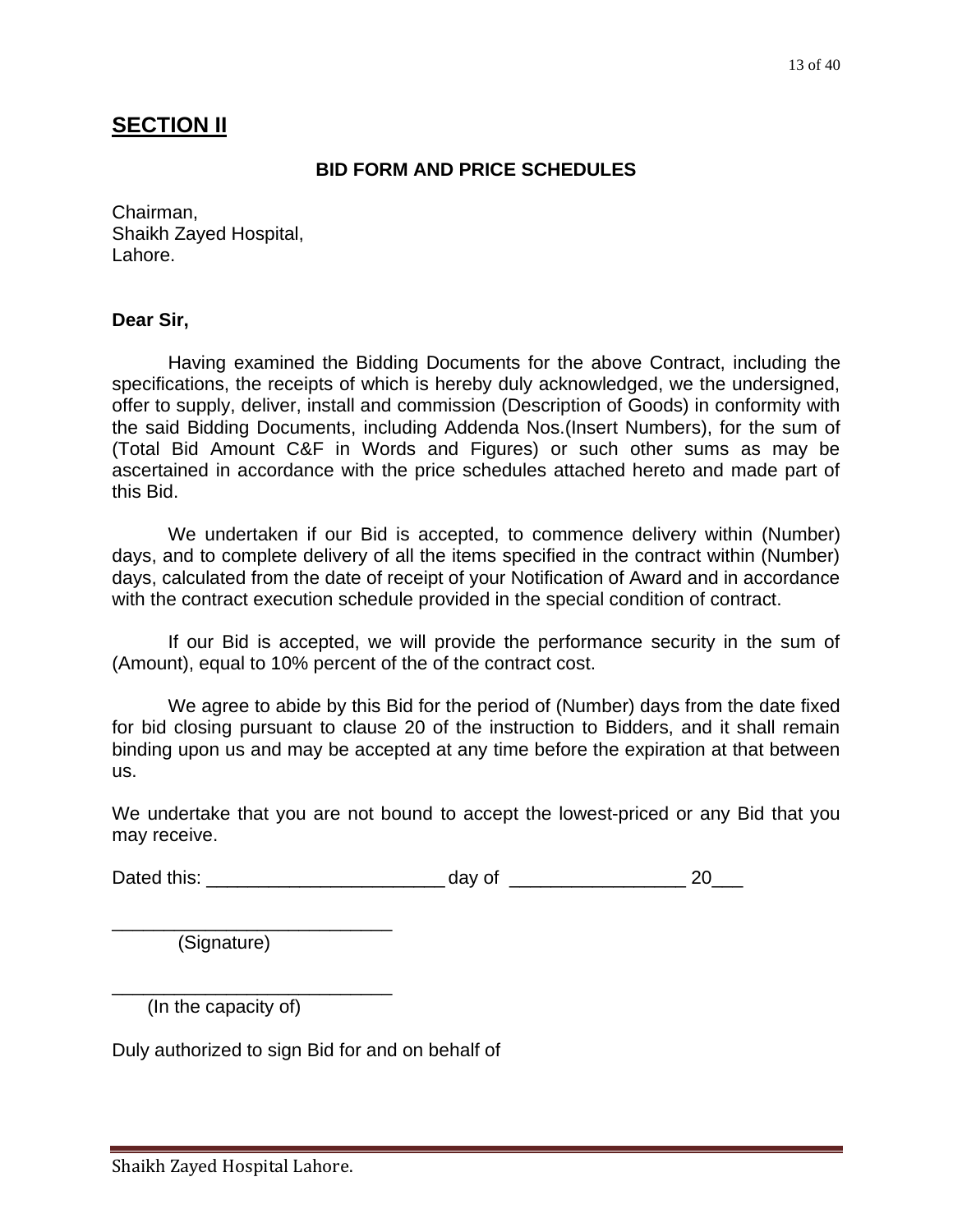(Signature of Witness)

\_\_\_\_\_\_\_\_\_\_\_\_\_\_\_\_\_\_\_\_\_\_\_\_\_\_\_

Witness

Address \_\_\_\_\_\_\_\_\_\_\_\_\_\_\_\_\_\_\_\_\_\_\_\_\_\_\_\_\_

\_\_\_\_\_\_\_\_\_\_\_\_\_\_\_\_\_\_\_\_\_\_\_\_\_\_\_\_\_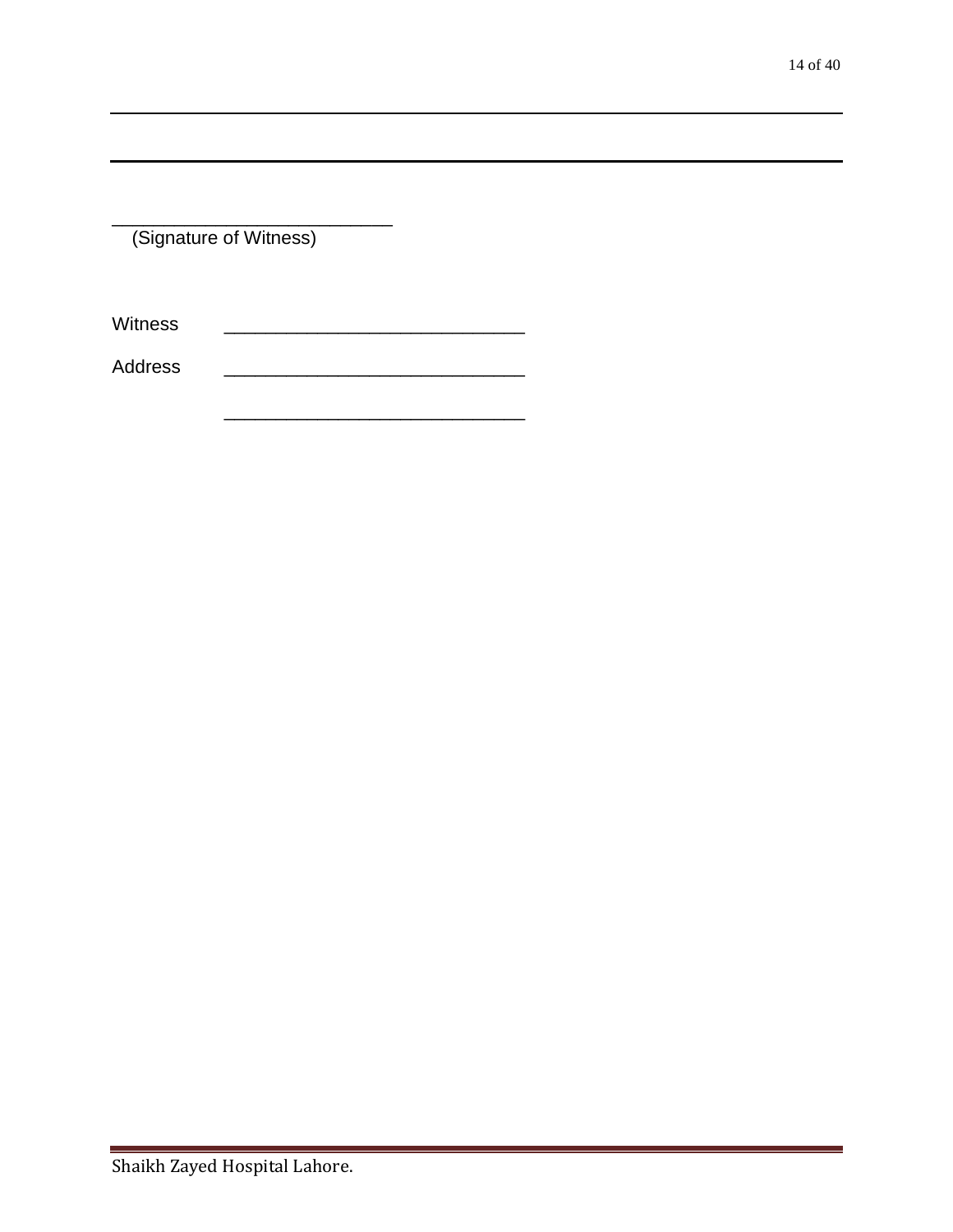# **SECTION III**

|                                                   | <b>CONTRACT FORM</b> |                                                   |
|---------------------------------------------------|----------------------|---------------------------------------------------|
| THIS CONTRACT made the __________ day of ________ |                      | between Chairman,                                 |
| Shaikh Zayed Hospital, Lahore.                    |                      |                                                   |
| (Name of Purchaser                                |                      | (Country of Purchaser)                            |
|                                                   | οf                   |                                                   |
| Country of Bidder)                                |                      | (hereinafter) "the Purchaser" of the one part and |
|                                                   | οf                   | City and Country of Bidder)                       |
|                                                   |                      | (hereinafter "the Bidder") of the other part.     |

WHEREAS the purchaser is desirous that certain goods be provided by the supplier attached at Annex-VIII. Hereinafter "the Goods") and has accepted a Bid of the Bidder for the provision of these Goods in the sum of (contract Price in Words and Figures hereinafter "the Contract Price")

# **NOW THE CONTRACT WITNESSETH AS FOLLOWS**

- 1. The Contract shall consist of this Contract Form and the following documents, and specifications and other documents referred to therein (hereinafter the "Contract Document"). All of which by this reference are incorporated herein and made part hereof:
	- (a) Notification of Award. ;
	- (b) Bid Form and Price Schedule.
	- (c) General Conditions of Contract; and
	- (d) Specification.

This contract sets forth the entire contract and agreement between the parties pertaining to the supply of the Goods described herein and supersedes any and all earlier verbal or written agreement pertaining to the supply of the Goods.

This contract shall prevail over all other contract documents. In the event any discrepancy or inconsistency within the contract documents, then these documents shall prevail in the order listed above.

2. In consideration of the payments to be made by the purchaser to the Bidder as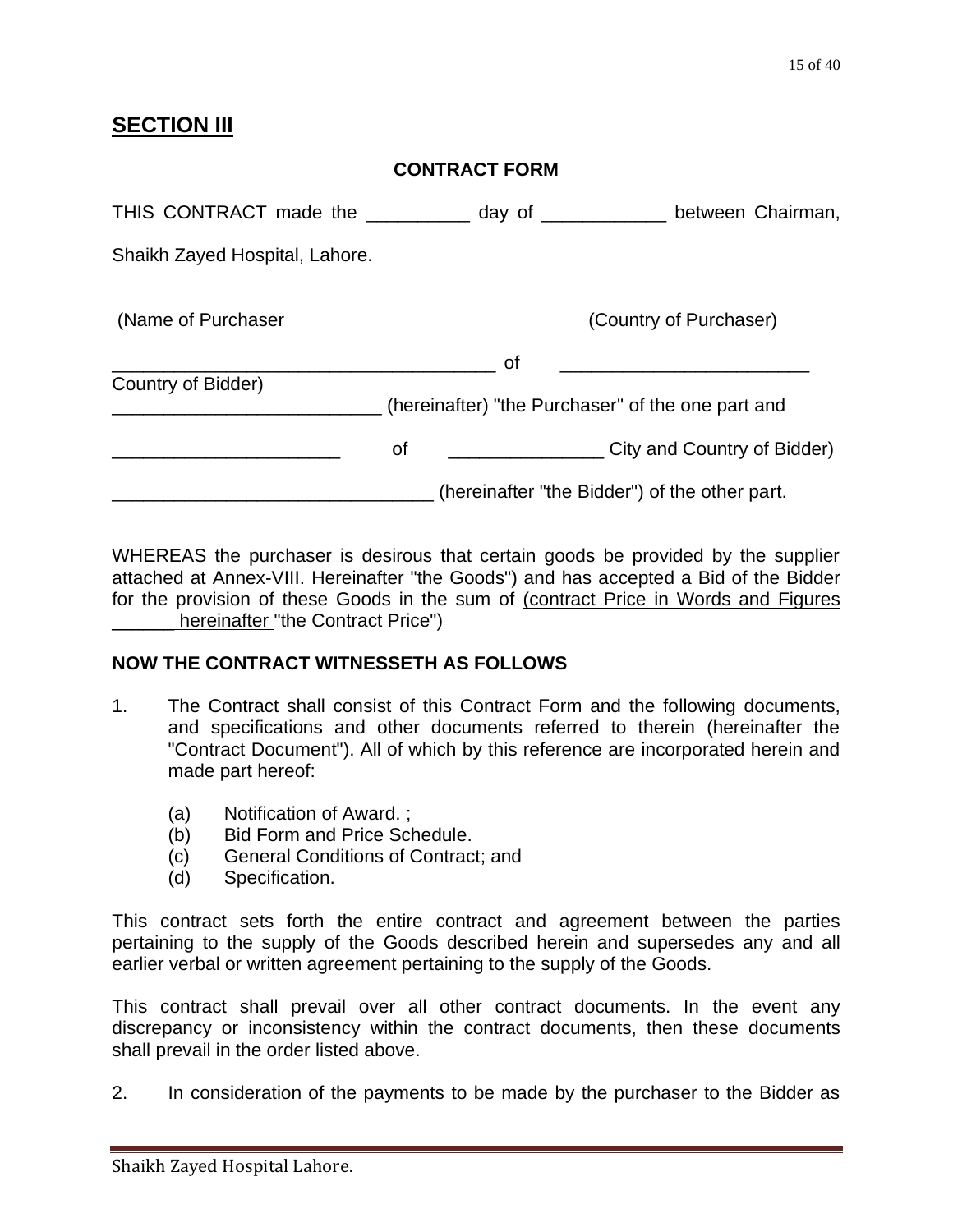hereinafter mentioned, the supplier hereby covenants with the purchaser to provide the Goods and to remedy defects therein in conformity in all respects with the provision of the contract.

- 3. The purchaser hereby covenants to pay the Bidder in consideration of the provision of the Goods and the remedying of defects herein, the contract Price or such other sum as may become payable under the provision of the contract, at the times and in the manner prescribed by the contract.
- 4. Any notice under the contract shall be in the form of letter, telex or cable. Notices to either party shall be given at such address or addresses as such party shall specify from time to time by written notice to the other.

### **(Purchaser's address, telex number and cable address)**

Chairman, Shaikh Zayed Hospital, Lahore.

And notice to the supplier shall be properly addressed to: (**Bidder's address, telex number and cable address)**

A notice shall be effective when delivered or on the notice's effective date, whichever is later.

\_\_\_\_\_\_\_\_\_\_\_\_\_\_\_\_\_\_\_\_\_\_\_\_\_\_\_\_\_\_\_\_\_\_\_\_\_\_\_\_\_\_\_\_\_\_\_\_\_\_\_\_\_\_\_\_\_\_\_\_\_

\_\_\_\_\_\_\_\_\_\_\_\_\_\_\_\_\_\_\_\_\_\_\_\_\_\_\_\_\_\_\_\_\_\_\_\_\_\_\_\_\_\_\_\_\_\_\_\_\_\_\_\_\_\_\_\_\_\_\_\_\_

\_\_\_\_\_\_\_\_\_\_\_\_\_\_\_\_\_\_\_\_\_\_\_\_\_\_\_\_\_\_\_\_\_\_\_\_\_\_\_\_\_\_\_\_\_\_\_\_\_\_\_\_\_\_\_\_\_\_\_\_\_

In witness whereof, the parties hereto have caused this contract to be executed in accordance with their respective laws the day and year first above written. ,

> \_\_\_\_\_\_\_\_\_\_\_\_\_\_\_\_\_\_\_\_\_\_\_\_\_\_ **Signature for Purchaser**

> \_\_\_\_\_\_\_\_\_\_\_\_\_\_\_\_\_\_\_\_\_\_\_\_\_\_ **Signature for Bidder**

Signed, Sealed and Delivered by the said

(for the Purchaser) in the presence of  $\frac{1}{\sqrt{1-\frac{1}{2}}}\left\{ \frac{1}{2}, \frac{1}{2}, \frac{1}{2}, \frac{1}{2}, \frac{1}{2}, \frac{1}{2}, \frac{1}{2}, \frac{1}{2}, \frac{1}{2}, \frac{1}{2}, \frac{1}{2}, \frac{1}{2}, \frac{1}{2}, \frac{1}{2}, \frac{1}{2}, \frac{1}{2}, \frac{1}{2}, \frac{1}{2}, \frac{1}{2}, \frac{1}{2}, \frac{1}{2}, \frac{1}{2}, \frac{1}{2},$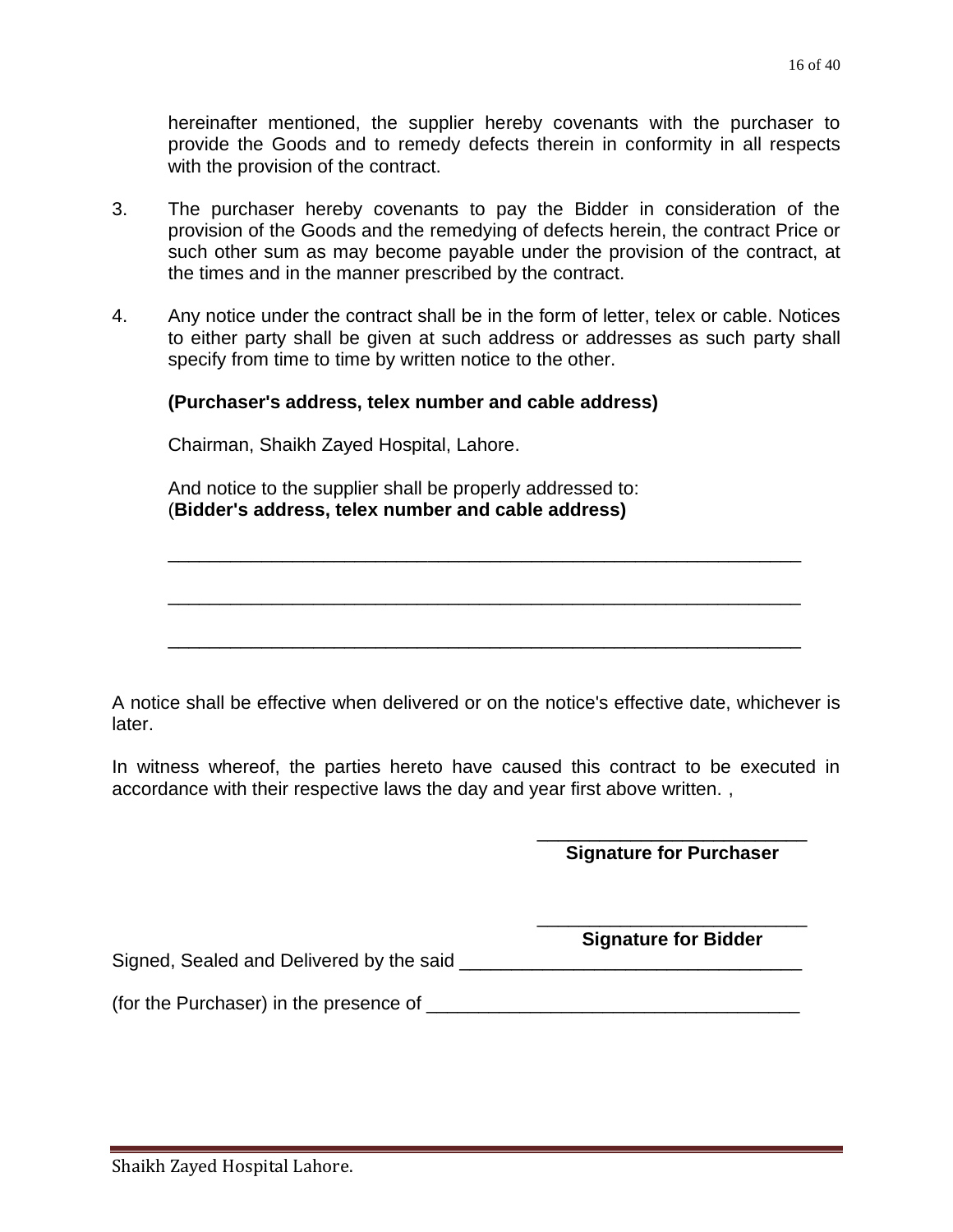# **Section IV**

# **GENERAL CONDITIONS OF CONTRACT**

# **TABLE OF CLAUSES**

# **Clause Number**

- 1. Use of Contract Documents and information
- 2. Change Orders
- 3. Contract Amendments
- 4. Inspection and Tests
- 5. Performance Security
- 6. Warranty
- 7. Payment
- 8. Extensions in the Supplier's Performance
- 9. Termination for Default
- 10. Resolution of Disputes
- 11. Applicable Law ;
- 12. Force Mature
- 13. Contract Language
- 14. Waiver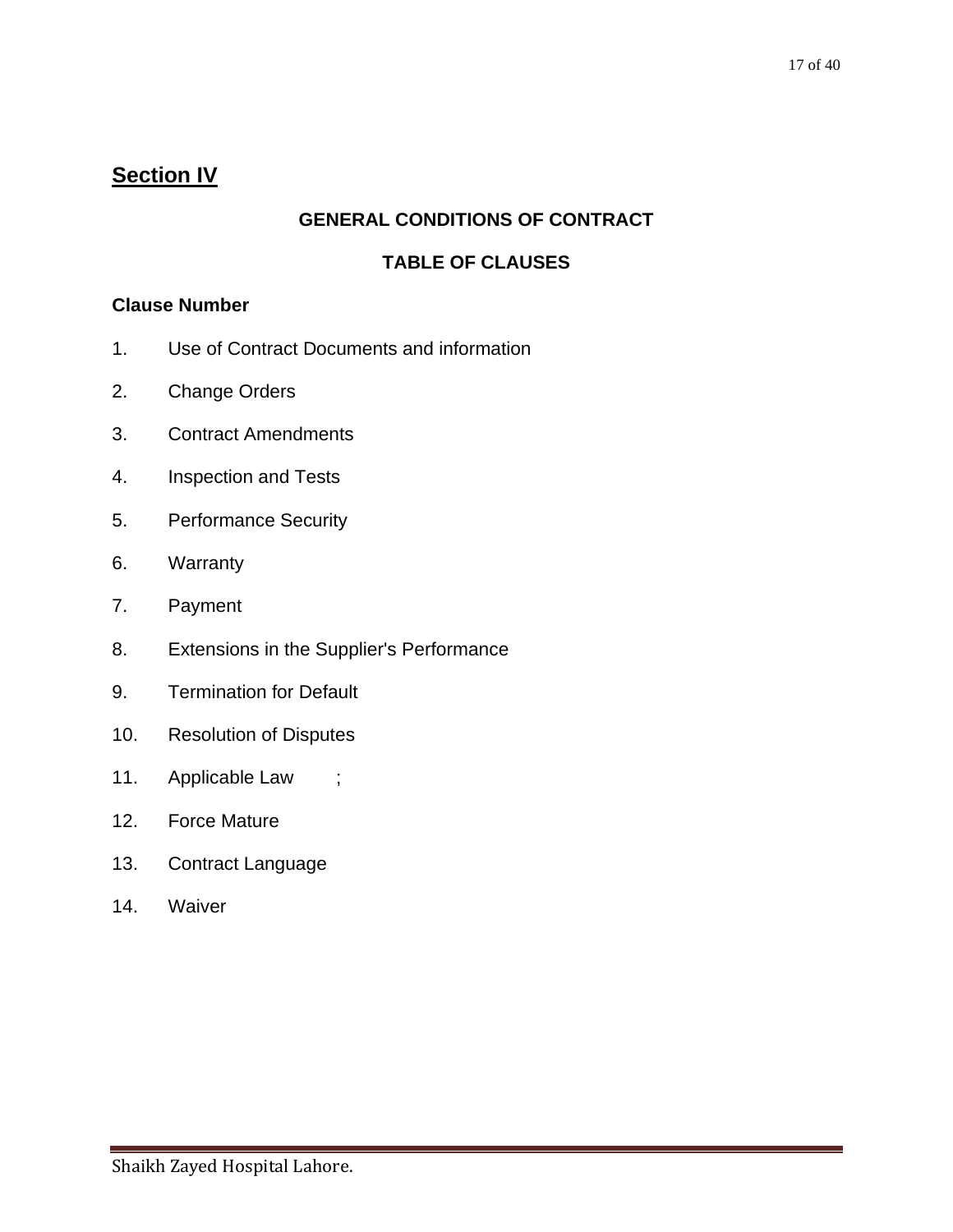# **GENERAL CONDITIONS OF CONTRACT**

#### **1. Use of Contract Documents and Information**

- 1.1 The Bidder shall not, without the purchaser's prior written consent, disclose the contract, or any provision thereof, or any specification, drawing patterns, sample or information furnished by or on behalf of the purchaser in connection therewith, to any person other than a person employed by the Supplier in the performance of the contract. Disclosure to any such employed person shall be made in confidence and shall extend only so far as may be necessary for purposes of such performance.
- 1.2 The Bidder shall not, without the purchaser's prior written consent, make use of any document or information specified in clause 1.1 above, except for purposes of performing the contract.
- 1.3 Any document, other than the contract itself, specified in clause l.1 above, shall remain the property of the purchaser and shall be returned (all copies) to the purchaser, on completion of the supplier's performance under the contract, if so required by the purchaser.

### **2. Change Orders**

- 2.1 The purchaser may at any time, by a written notice to the supplier, make changes within the general scope of the contract.
- 2.2 The Bidder shall not perform changes in accordance with clause 2.1 above until the purchaser has authorized a change order in writing.
- 2.3 Changes mutually agreed upon as a change shall constitute a part of the work under this contract, and the provisions of the conditions of the contract shall apply to said change.

#### **3. Contract Amendments**

3.1 Subject to clause 2, no variation or modification of the conditions and terms of the contract shall be made except by written amendment signed by the parties.

# **4. Pre shipment Inspection and training (if needed)**

4.1 Training program

The bidder shall arrange operational and service training program for operators and service engineer of the microprocessor and micro-controller based electronic equipment on site.

- 4.2 The Inspection of the locally manufactured goods shall be carried out by a Committee to be appointed by the Purchaser.
- 4.3 Should any inspected or tested Goods fail to conform to the specifications the purchaser may reject these and the supplier shall either replace the rejected Goods or make all alterations necessary to meet the requirements of the specifications, free of cost to the purchaser.
- 4.4 The bidder shall provide three copies of complete service and operating manuals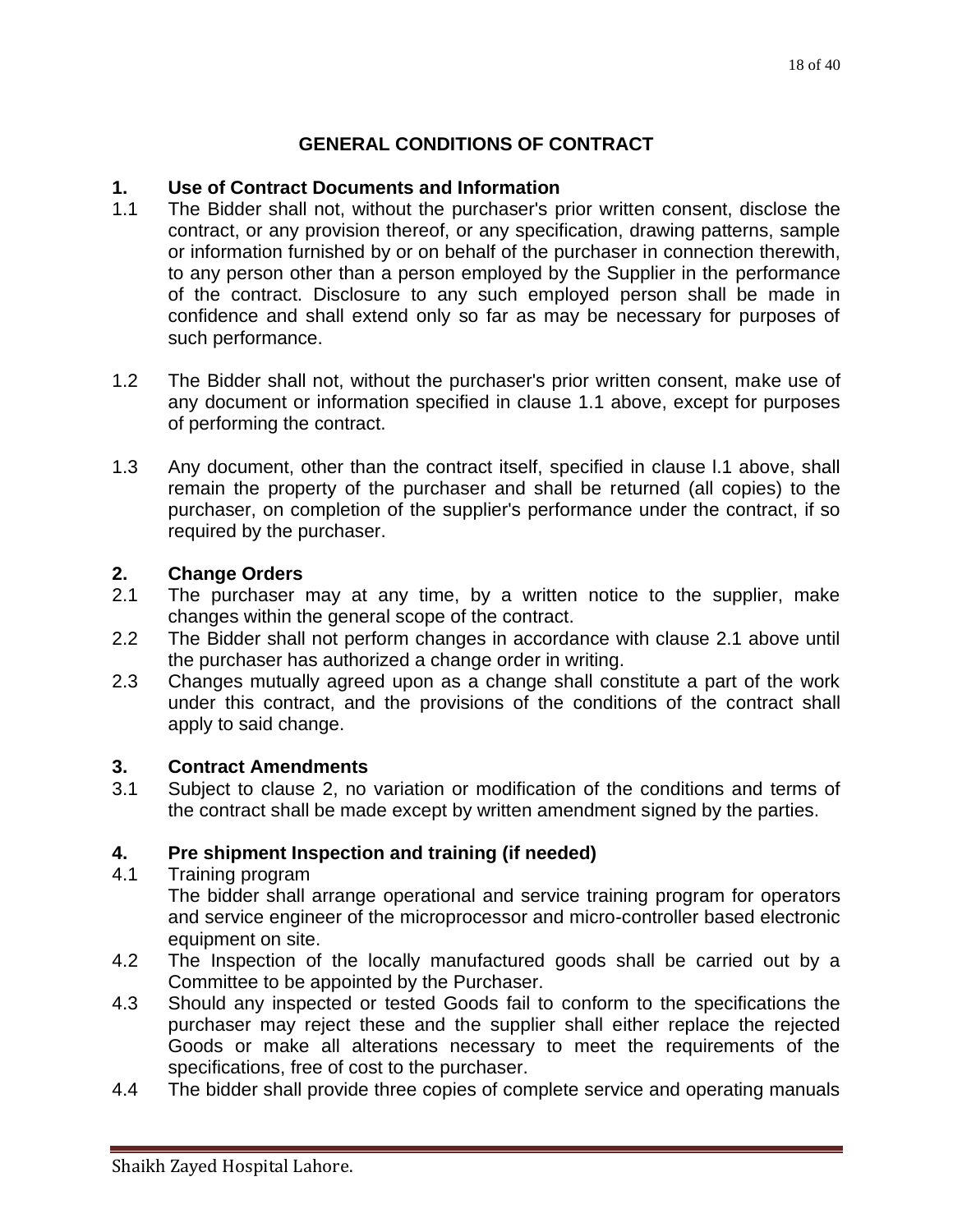and circuit diagrams.

4.5 The bidder shall provide the minimum inventory of spare parts to the purchases.

# **5. Performance Security**

- 5.1 The Bidder shall cause performance security to be furnished to the purchaser in the amount of ten percent (10%) of the contract price. Such performance security shall be provided, five percent (5%) of the contract price in the form of Call Deposit payable in the name of purchaser and five percent (5%) of the contract price in the form of bank guarantee on form to be provided by the purchaser, within Thirty (30) days after the bidder's receipt of the notification of award to contract.
- 5.2 The proceeds of the performance security shall be payable to the purchaser as compensation for any loss resulting from the Bidder's failure to complete its work under the contract. The Bidder shall extend the validity period of the performance security pursuant to clause 8.2 if so required.
- 5.3 The performance security shall be in equivalent rupees required of the cost of goods in **US\$** as included in the Bid, at the time of signing of security and shall be in one of the following forms:
	- a) Five percent (5%) of the total bid amount in the form of Call Deposit payable in the name of purchaser.
	- b) Five percent (5%) of the total bid amount in the form of Bank Guarantee, issued by a bank acceptable to the purchaser, or in such other form as is acceptable to the purchaser.
- 5.4 The bank guarantee and Call Deposit Receipt will be discharged / returned after expiry of the warranty period.

# **6. Warranty:**

- 6.1 The Bidder warrants to the purchaser that the Goods supplied under the contract will comply strictly with the contract, shall be first class in every particular case and shall be free from defects.
- 6.2 The warranty shall remain valid for **Thirty Six (36)** months after the Goods, or any portion thereof, as the case may be, have been delivered and commissioned, unless specified otherwise.
- 6.3 The purchaser shall promptly notify the supplier in writing of any claim arising under this warranty.
- 6.4 Upon receipt of such notice, the supplier shall promptly repair or replace the defective Goods or part thereof without cost to the purchaser.
- 6.5 Without prejudice to clauses 6.2 and 6.4 above, the Bidder shall promptly correct, at no cost to the purchaser, any defect in any work of correction performed pursuant to clauses 6.2 and 6.4 above, upon receipt of written notice of defect within two (2) months from acceptance of the corrected defect or any extension thereof which may be mutually agreed upon.
- 6.6 If the Bidder having been notified, fails to remedy the defect (s) in accordance with the contract, the purchaser may proceed to take such remedial action as may be necessary, at the Bidder's expenses, the Bidder's warranty is without prejudice to any other rights or remedies which the purchaser may have against the Bidder under the contract.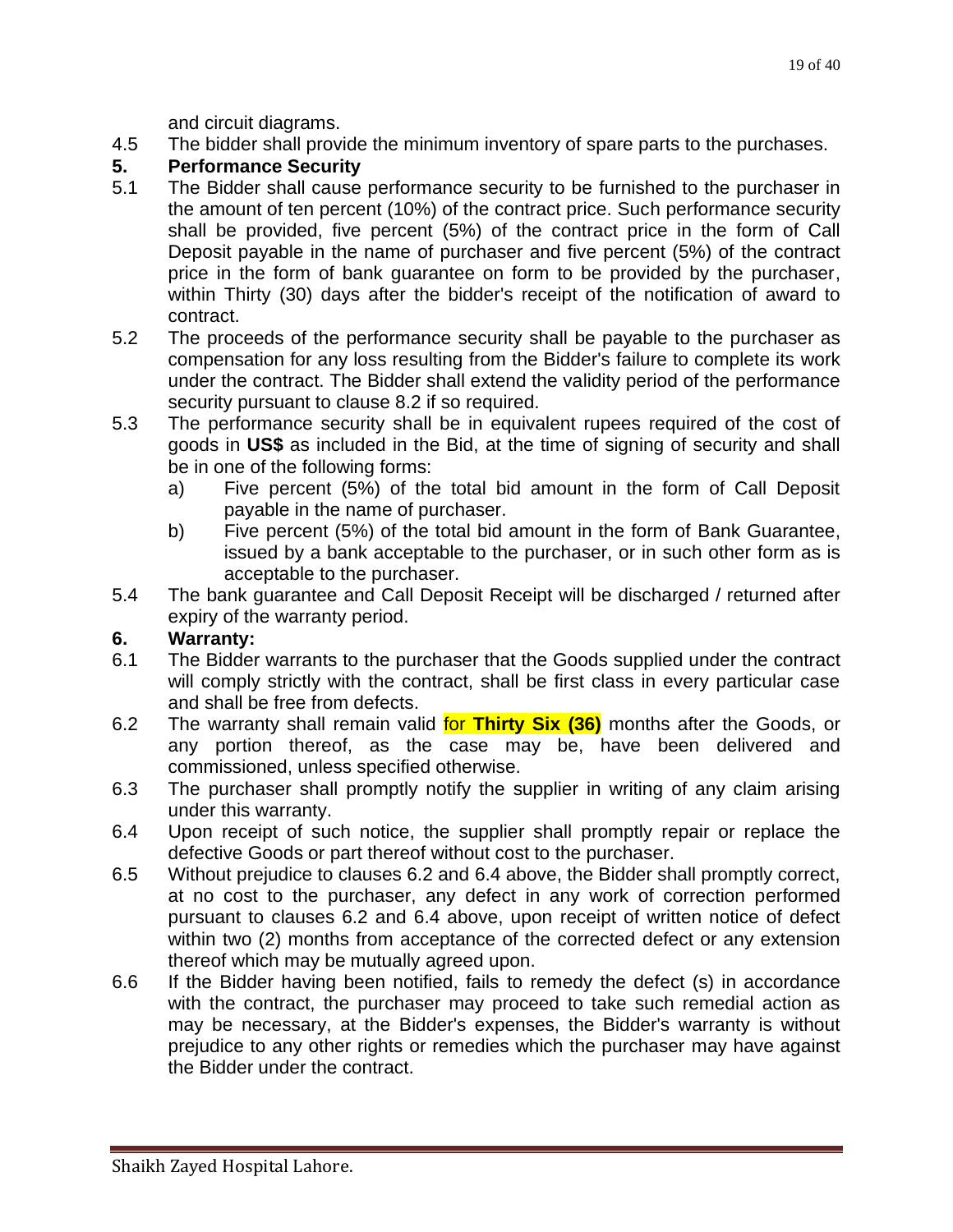# **7. Payment**

- 7.1 Payment for the supply and delivery of the Goods from outside the purchaser's country will be made through an irrevocable commercial letter of credit to be opened by the purchaser in favor of the supplier for goods.
- 7.2 For Goods to be supplied from outside the purchaser's country, the purchaser will pay to the principals of the bidder under the terms and conditions of the letter of credit:
	- a) Hundred (100) percent of the contractual value of each individual shipment at the time of shipping against presentation of the documents and the Bank Guarantee and Call Deposit Receipt in the amount of five percent (5% each) of the contract price for covering the installation and warranty period.
- 7.3 For Goods supplied from within the country, the purchaser will pay to the supplier under the terms and conditions of the contract if required or by direct supplies.
	- a) Hundred (100) percent of the contractual value of each individually are divided consignment upon delivery ex-site and submission of Bank Guarantee and Call Deposit Receipt in the amount of five percent (5% each) equivalent to **10%** of the total cost to cover the installation and warranty period.
- 7.4 Subject to clause 2 of the General Conditions of Contract, prices claimed by the supplier for Goods delivered under the Contract shall not vary from the prices quoted by the supplier in the Bid Form.

# **8 Extension in the Supplier's Performance**

- 8.1 Delivery of the Goods shall be made by the Bidder in accordance with the Contract Execution Schedule.
- 8.2 The Bidder may claim extension of the time limits as set forth in the Contract Execution Schedule in case of:
	- a) Changes in the Goods ordered by the Purchaser pursuant to clause 2
	- b) Force Mature pursuant to clause 12; and
	- c) Delay in performance of work caused by orders issued by the Purchaser.

# **9. Termination for Default**

- 9.1 The purchaser may, without prejudice to any other remedy for breach to contract, by written notice of default sent to the supplier, terminate the contract in whole or in part:
	- a) If the Bidder fails to deliver all of the Goods within the time period (s)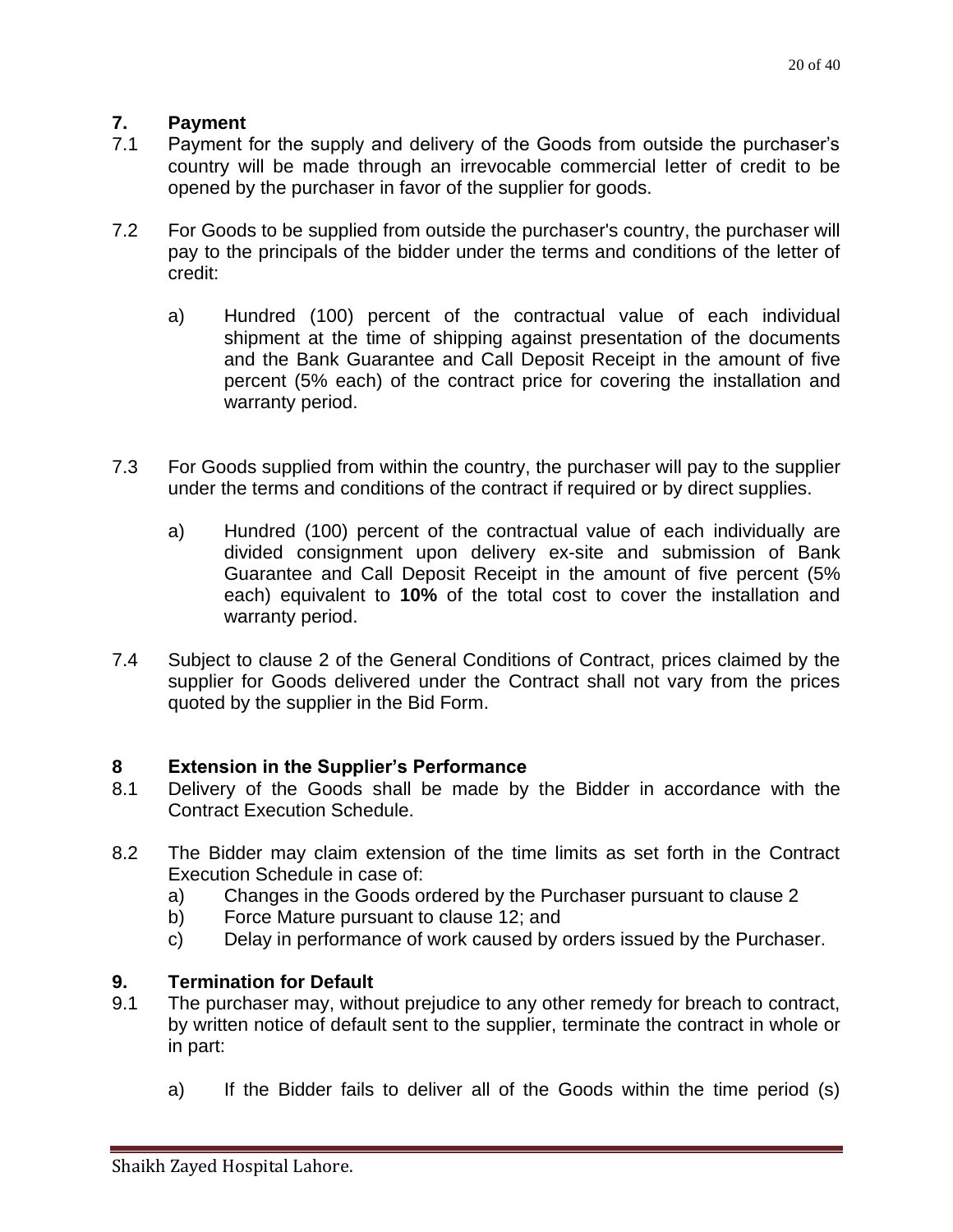specified in the contract, or any extension thereof guaranteed by the purchaser, pursuant to clause 8 or

- b) If the Bidder fails to perform any other obligations (s) under the contract; and
- c) If the Bidder in either of the above circumstances, does not cure its failure within a period of Twenty (20) calendar days (or such longer period as the purchaser may authorize in writing) after receipt of a notice of default from the purchaser specifying the nature of the default(s).
- 9.2 In the event the purchaser terminates the contract in whole or in part, pursuant to clause 9.1 above, the purchaser may procure, upon such terms and in such manner as it deems appropriate, goods similar to those undelivered, and the supplier shall be liable to the purchaser for any excess costs for such similar goods. Not withstanding the above, the Bidder shall continue performance of the contract to the extent not terminated.

# **10. Resolution of Dispute**

- 10.1 The purchaser and the supplier shall make every effort to resolve amicably by direct informal negotiation any disagreement or dispute arising between them under or in connection with the contract.
- 10.2 If, after thirty (30) days from the commencement of such informal negotiations, the purchaser and the supplier have been unable to resolve amicably a contract dispute, either party may require that the dispute be referred for resolution by arbitration by the mechanism described in the special conditions of contract. The award shall be final and binding on the parties.

# **11. Applicable Law**

11.1 The contract shall be governed and interpreted in accordance with the laws of PAKISTAN.

# **12. Force Majure**

- 12.1 In the event that the Bidder or any of his subcontractors is delayed in performing any of their respective obligations under the contract, and such delay is caused by force Mature, including but not limited to war, civil insurrection, fires, floods, epidemics, earthquakes, guarantee restrictions and freight embargoes, such delay may be executed as provided in clause 8, and the period of such delay may be added to the time of performance of the obligation delayed.
- 12.2 If a Force Mature situation arises, the supplier shall promptly notify the purchaser in writing of such condition and the cause thereof unless otherwise directed by the purchaser in writing, the supplier shall continue to perform his obligations under the contracts as far as is reasonable practical, and shall seek all reasonable alternative means for performance not prevented by the Force Majeure event.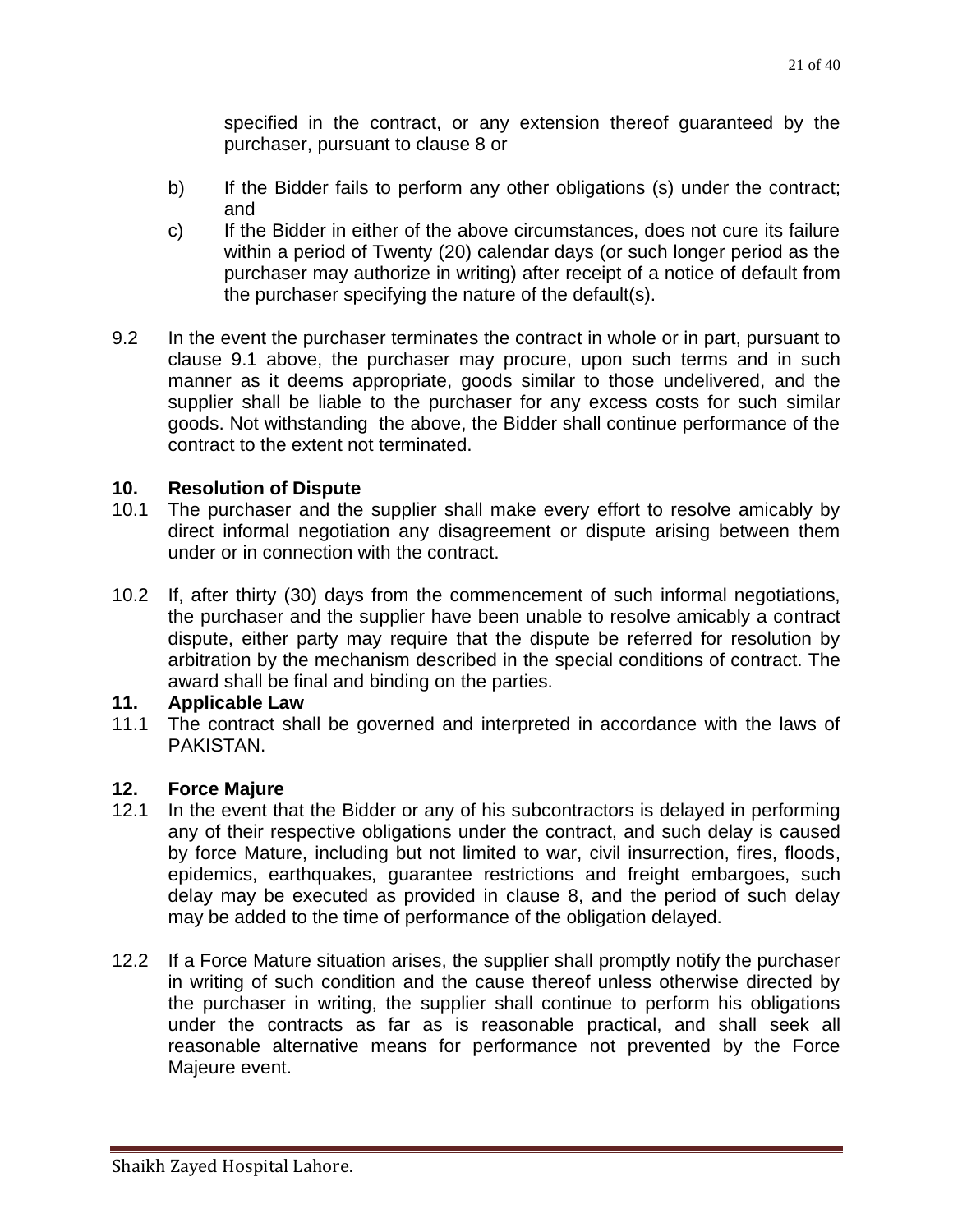# **13. Contract Language**

13.1 English shall be used as a contract language.

### **14. Waiver**

- 14.1 Failure of either party to insist upon strict performance by the other party of any provision of the contract shall in no way be deemed or construed to affect in any way the right of that party to require such performance.
- 15. Miscellaneous Conditions
- 15.1 The supplier shall arrange training for the staff employed on the equipment within Pakistan or outside the country according to the requirement. All costs viz-a-vis training, boarding, lodging and transport etc. shall be borne by the supplier.
- **15.2** All the Government (both Federal and provincial) duties and taxes levied on the supply of the equipment under this contract shall be paid by the Purchaser, except Income Tax which the purchaser will deduct from the supplier's each bill, presented by him for payment at the rate notified by the Government in this regard.
- **15.3** The supplier shall pay all costs ancillary to installation and commissioning of the equipment.
- **15.4** The supplier shall pay the fee of the clearing Agent appointed by the purchaser for clearing of the goods from the port (s) of Pakistan.
- **15.5** The supplier shall arrange the supply of the spare-parts of the equipment free of cost (without any charges to the purchaser) for a period of two years after installation and commission.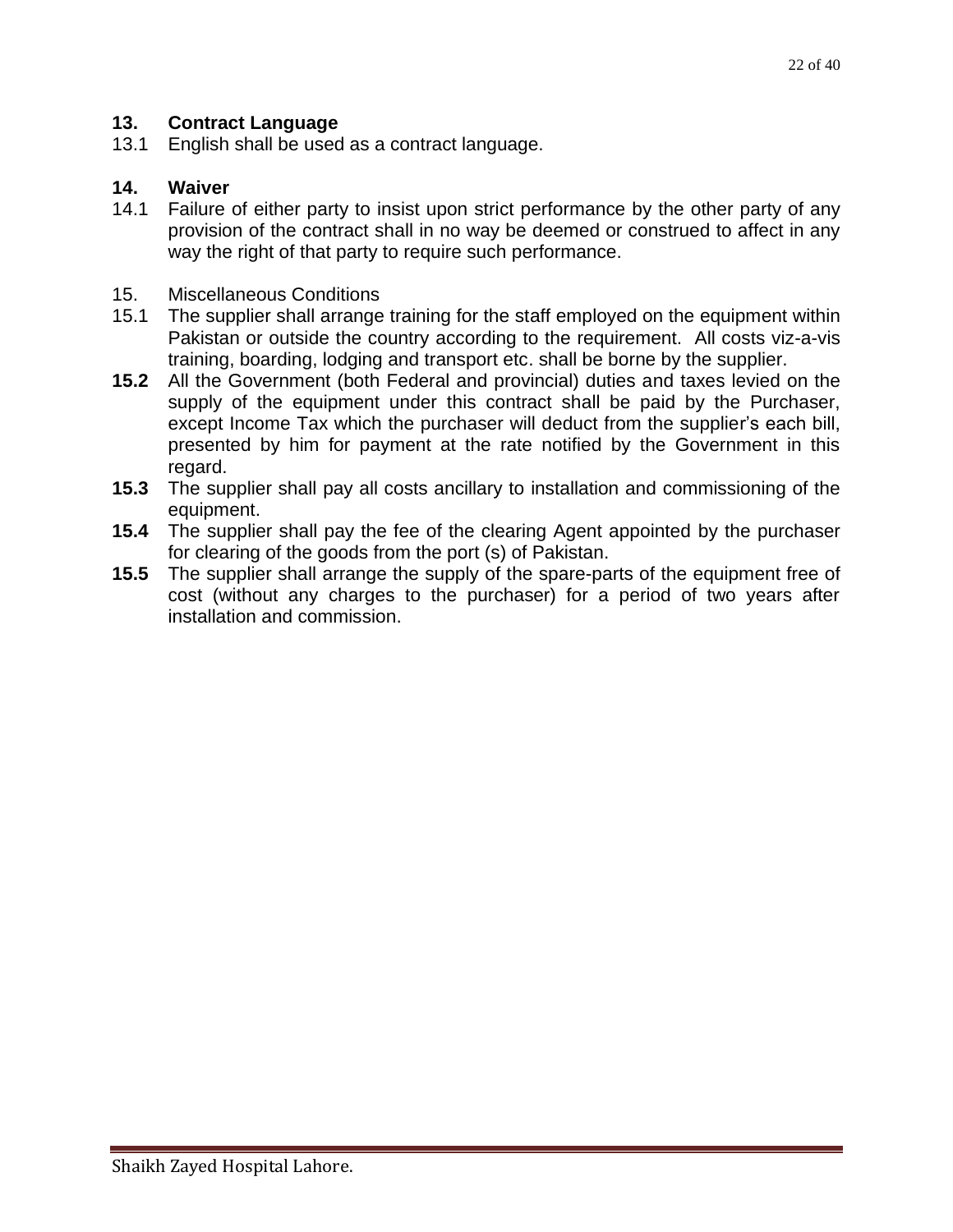# **SECTION-V**

# **CONDITIONS OF CONTRACT**

# **"S P E C I A L"**

#### **1. PERFORMANCE BOND**

- 1.1 Performance Bond in the form of bank guarantee to be furnished by the Bidder shall be in the amount equivalent to 10% of the Contract value in the US Dollars equivalent in Pakistan Currency in the form attached as ANNEXURE-VI. This 10 % of the contract price covering the installation and warranty period and will be released / return after expiry of warranty period.
- 1.2 The costs incurred for establishing the Bank Guarantee/Performance Bond shall be to the account of the Bidder.

### **2. MODE / TERMS OF PAYMENT**

- 2.1 Payment for the goods supplied from outside the purchaser's country, will be made against the Letter of Credit upon submission of following shipping documents upon each shipment in whole or part thereof:
	- i) Original clean on board ocean vessel Bill of Lading.
	- ii) Original detailed invoice showing commodity, description, quantity, unit price and total price.
	- iii) Packing List.
	- iv) Certificate of origin and list of Measurements and weight gross/net.
	- v) Mill Inspection/Quality Certificate.
	- vi) Insurance declaration.
	- vii) Performance Bond in the amount of 10% of the contract value by the principals of the bidder.

The above documents should preferably be received through courier from corresponding bank to L/C opening bank at least 3-7 days before arrival of goods at Karachi port or as specified in the letter of credit Annexure-VII of the tender documents and if not so received, the Bidder will be responsible for any expenses resulting from any delay in customs clearance caused thereby and extension of the period of insurance coverage by corresponding period delay.

# **3. TRANSPORTATION AND PACKING**

- 3.1 The Contract for supply of goods will be finalized on C&F basis. Transportation in Pakistan will also be arranged and paid by the Bidder.
- 3.2 The packing should be sufficient to withstand rough handling and exposure to extreme temperatures, salt and precipitation during transit and /or storage. Packing case size and weights shall be taken into consideration and where appropriate, the remoteness of the good's final destination and absence of heavy handling facilities at points of transit.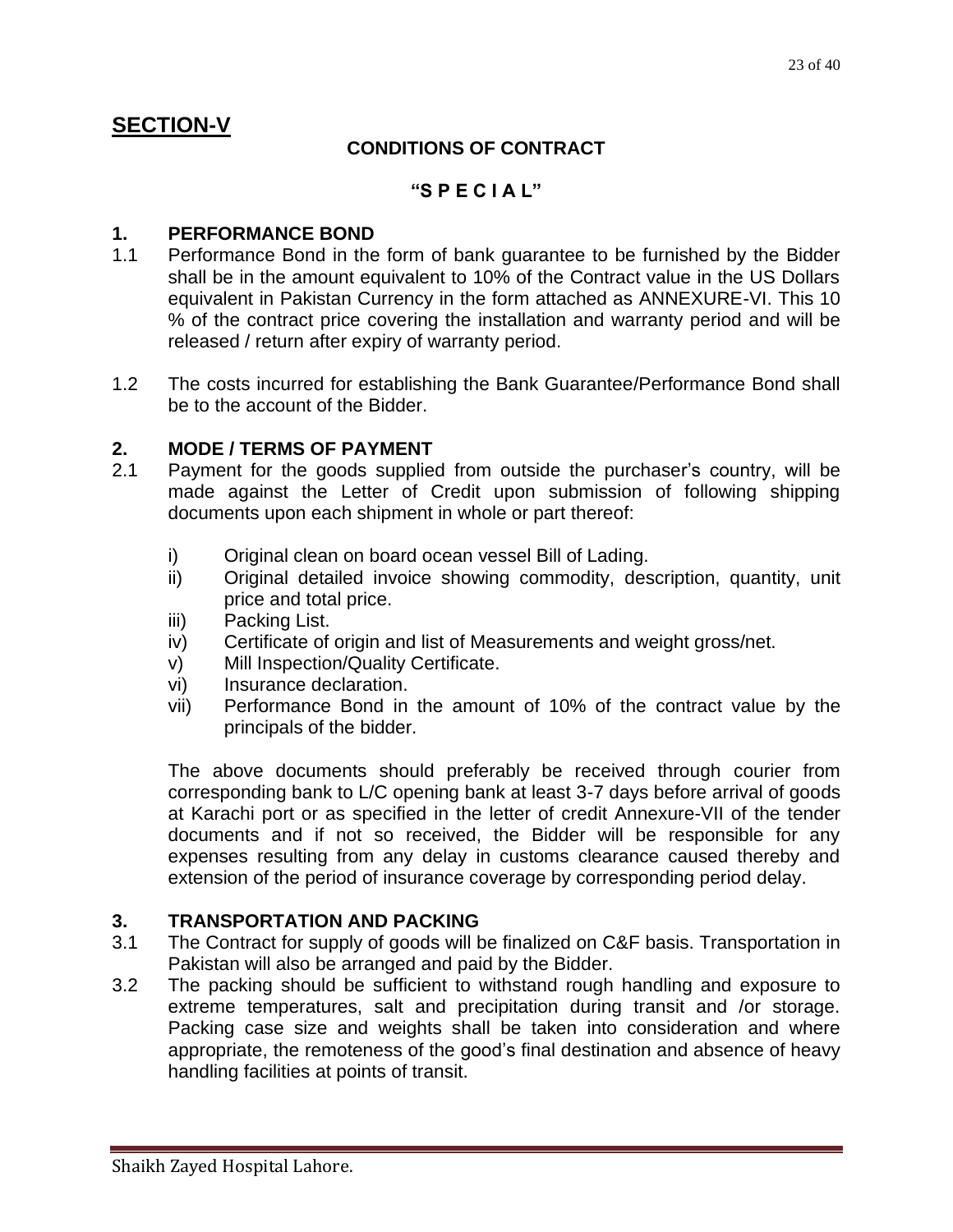# **4. DELIVERY AND DOCUMENTS**

4.1 The delivery shall be deemed to have been made when a clean Bill of lading together with all such other documentation as specified in clause 2.1 above have been furnished to the purchaser. The Goods shall remain at the risk of the Bidder until delivery has been completed at site.

# **5. DELAYS IN THE CONTRACTOR'S PERFORMANCE**

- 5.1 Any delay without prior written approval of the purchaser in the performance of the Bidder contractual obligations shall render the Bidder liable to any or all the following:
	- i) Imposition of liquidated damages.
	- ii) Forfeiture of performance Bond, and/or
	- iii) Termination of the Contract for default.
- 5.2. If at any time during performance of the contract, the Bidder should encounter conditions impeding timely execution of the contract, he shall promptly notify the Purchaser in writing of the facts of the delay, likely duration and cause (s). After receipt of such notice, Bidder's case shall be evaluated for any possible extension in time for performance of the contract. Any extension granted shall be ratified by the parties by amendment of the contract.

# **6. LIQUIDATED DAMAGES**

6.1 If the Bidder fails to perform any or all of the Contractual obligations within the time period (s) specified in the Contract, Purchaser shall, without prejudice to other remedies under the Contract, deduct from the Contract price, as liquidated damages a sum equivalent to 0.1% percent per day of the contract price up to a maximum extent of 10 percent of the Contract value. No payments shall be made to the Bidder whatsoever for such period.

# 7. **ARBITRATION**

7.1 In case of any dispute the arbitration shall be made by the Chairman & Dean, Shaikh Zayed Postgraduate Medical Institute, Lahore.

# **8. REPEAT ORDER**

8.1 The Purchaser reserves the right to place repeat order at the same rate for similar goods by issuing an amendment to the original contract or placing fresh order duly covered by enhancement of first letter of credit respectively on seeking written confirmation from the Bidder subject to prevailing a Dollar cost.

# **9 CHARGES FOR L/C ESTABLISHMENT**

9.1 The bank charges for opening of the Letter of Credit will be borne by the Purchaser, additional confirmation and any subsequent amendments in letter of credit will be borne as follows: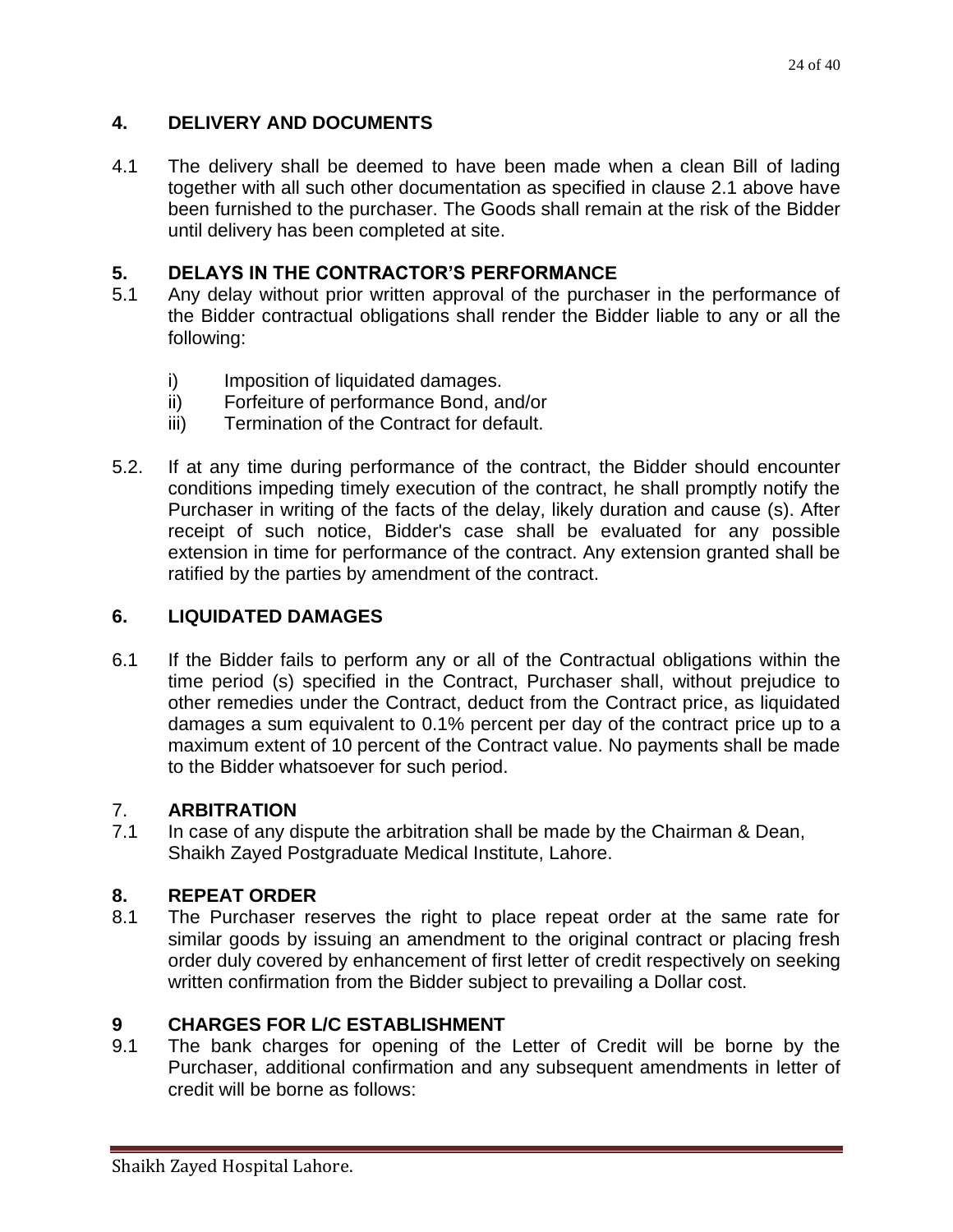- a) All charges of opening of Letter of Credit, will be borne by the "PURCHASER"
- b) All charges of the corresponding bank such as negotiation of documents, adding confirmation to credit etc. will be to the account of beneficiary i.e. the Bidder.
- c) All bank charges (Local + Foreign) for any amendment in Letter of Credit or extension in shipment period will be incurred by the Bidder if made on his request.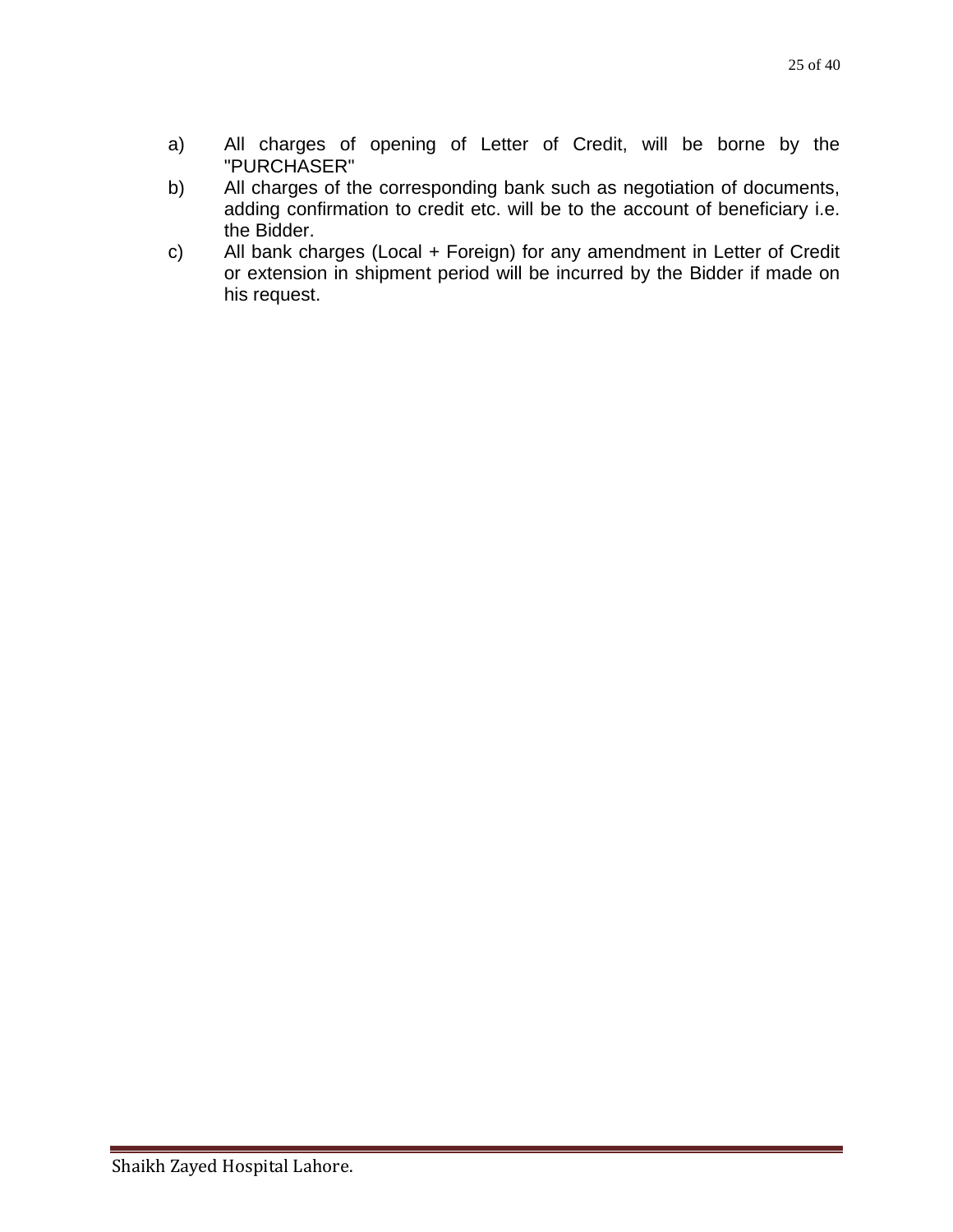*ANNEXURE-I*

# **PRICE SCHEDULE FOR GOODS TO BE OFFERED FROM WITHIN THE COUNTRY**

Name of Bidder: \_\_\_\_\_\_\_\_\_\_\_\_\_\_\_\_\_\_\_\_\_\_\_\_\_\_\_\_\_\_\_\_\_\_\_\_\_\_\_\_\_\_\_\_\_\_\_ Contract

Number: \_\_\_\_\_\_\_\_\_\_\_\_\_\_\_\_\_\_\_ Page \_\_\_\_\_\_\_\_\_\_\_\_\_\_\_ of \_\_\_\_\_\_\_\_\_\_\_\_\_\_\_

|             | $\overline{2}$     | 3        | 4                 | 5                                                                                                                                 |
|-------------|--------------------|----------|-------------------|-----------------------------------------------------------------------------------------------------------------------------------|
| <b>Item</b> | <b>Description</b> | Quantity | <b>Unit Price</b> | <b>Total Cost</b><br>Per<br>item<br>(Col.3x4)<br>(Including<br><b>Transportation</b><br>Installation and testing (if<br>required) |
|             |                    |          |                   |                                                                                                                                   |
|             |                    |          |                   |                                                                                                                                   |
|             |                    |          |                   |                                                                                                                                   |

Total Bid Amount

Signature of Bidder

Note: In case of discrepancy between UNIT PRICE and total cost the unit price shall prevail.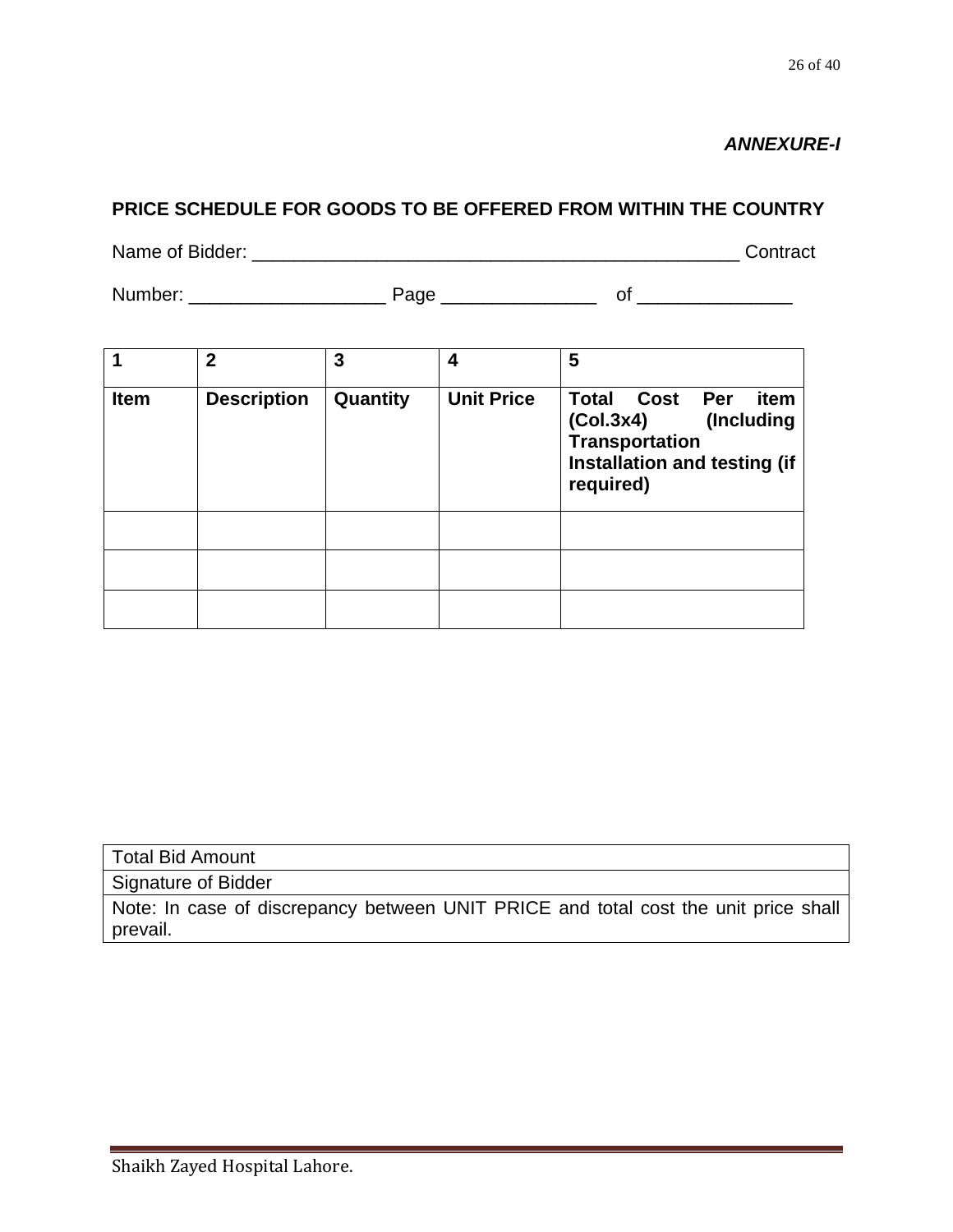# *ANNEXURE-II*

# **PRICE SCHEDULE FOR GOODS TO BE OFFERED FROM OUTSIDE THE COUNTRY**

Name of Bidder: \_\_\_\_\_\_\_\_\_\_\_\_\_\_\_\_\_\_\_\_\_\_\_\_\_\_\_\_\_\_\_\_\_\_\_\_\_\_\_ Contract Number

\_\_\_\_\_\_\_\_\_\_\_\_\_\_\_\_\_\_\_\_\_\_\_\_\_\_ Page \_\_\_\_\_\_\_\_\_\_\_\_\_\_\_ of \_\_\_\_\_\_\_\_\_\_\_\_\_\_\_

|             | $\overline{2}$     | 3        | 4                 | 5                                                                                                          |
|-------------|--------------------|----------|-------------------|------------------------------------------------------------------------------------------------------------|
| <b>Item</b> | <b>Description</b> | Quantity | <b>Unit Price</b> | Total Cost Per item (Col.<br>4)(Including Transportation<br>Installation and testing etc.<br>(if required) |
|             |                    |          |                   |                                                                                                            |
|             |                    |          |                   |                                                                                                            |
|             |                    |          |                   |                                                                                                            |
|             |                    |          |                   |                                                                                                            |
|             |                    |          |                   |                                                                                                            |
|             |                    |          |                   |                                                                                                            |

| <b>Total Bid Amount</b>                                                                         |
|-------------------------------------------------------------------------------------------------|
| Signature of Bidder                                                                             |
| Note: In case of discrepancy between UNIT PRICE and total cost the unit price shall<br>prevail. |
| Currencies should be used in accordance with clause 12 of the instruction of<br>a)<br>Bidders.  |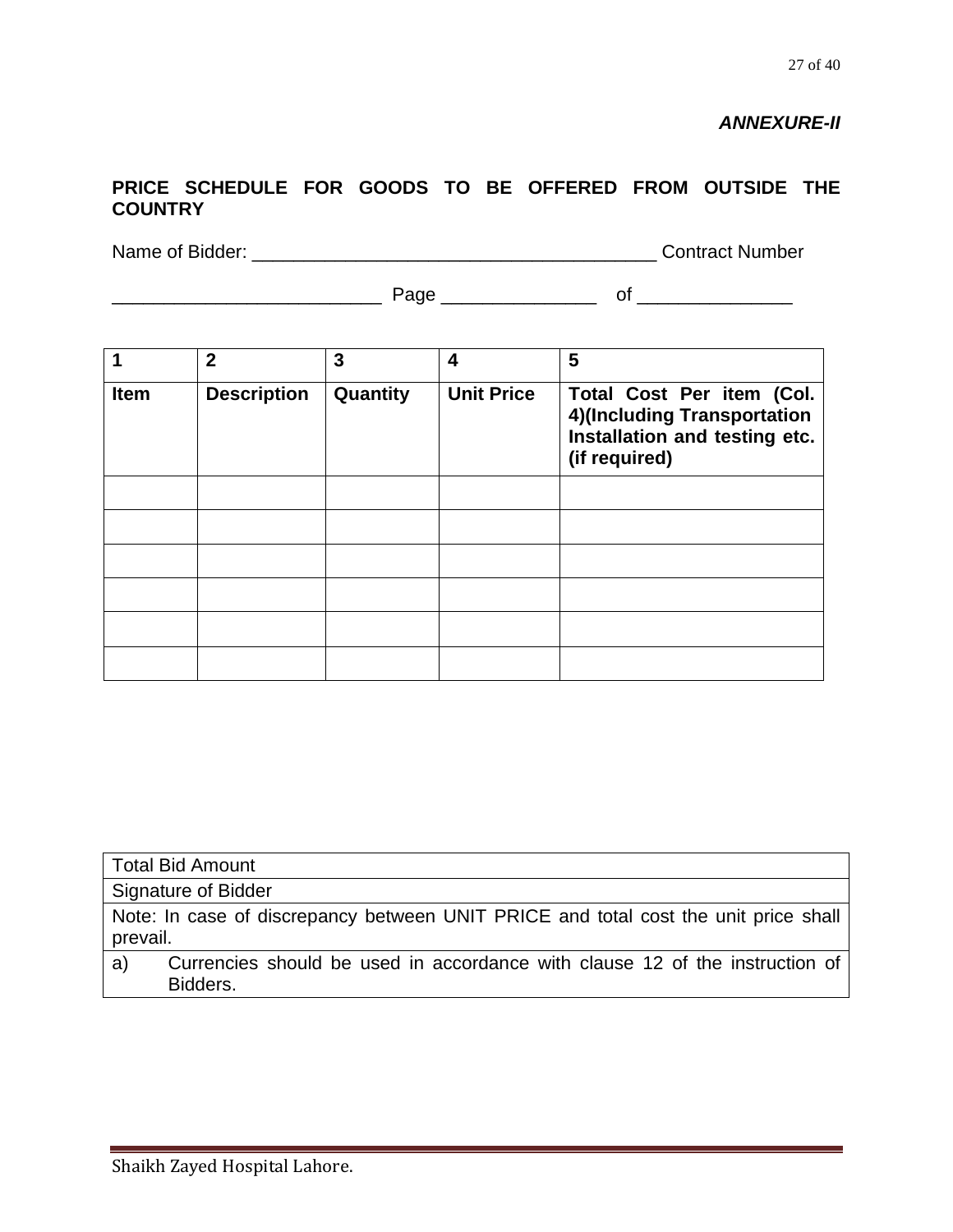#### **ANNEXURE-IV**

# **CERTIFICATE OF ELIGIBILITY**

**Chairman, Shaikh Zayed Hospital, Lahore.**

Dear Sir,

The undersigned acting on behalf of \_\_\_\_\_\_\_\_\_\_\_\_\_\_\_\_\_\_\_\_\_\_\_\_\_\_\_\_\_\_\_\_\_\_\_\_\_\_

a) that, the supplier is our authorized agent for supplying goods in response to your tender.

\_\_\_\_\_\_\_\_\_\_\_\_\_\_\_\_\_\_\_\_\_\_\_\_\_\_\_\_\_\_\_\_\_\_\_\_\_\_\_\_\_\_\_\_\_\_\_\_\_\_\_\_\_\_\_\_\_\_\_\_\_\_\_\_\_\_\_

\_\_\_\_\_\_\_\_\_\_\_\_\_\_\_\_\_\_\_\_\_\_\_\_\_\_\_\_\_\_\_\_\_\_\_\_\_\_\_\_\_\_\_\_\_\_\_\_\_\_\_\_\_\_\_\_\_\_\_\_\_\_\_\_\_\_\_

- b) that, the material / items to be supplied in accordance with the Contract shall be produced.
- c) that, We have the financial technical and production capability necessary to fulfill in contract.
- 2. If the Chairman, Shaikh Zayed Hospital, Lahore, require more details and/or identification documents concerning the above, the Bidder shall furnish such without delay.

**Yours faithfully,**

**AUTHORIZED SIGNATURE**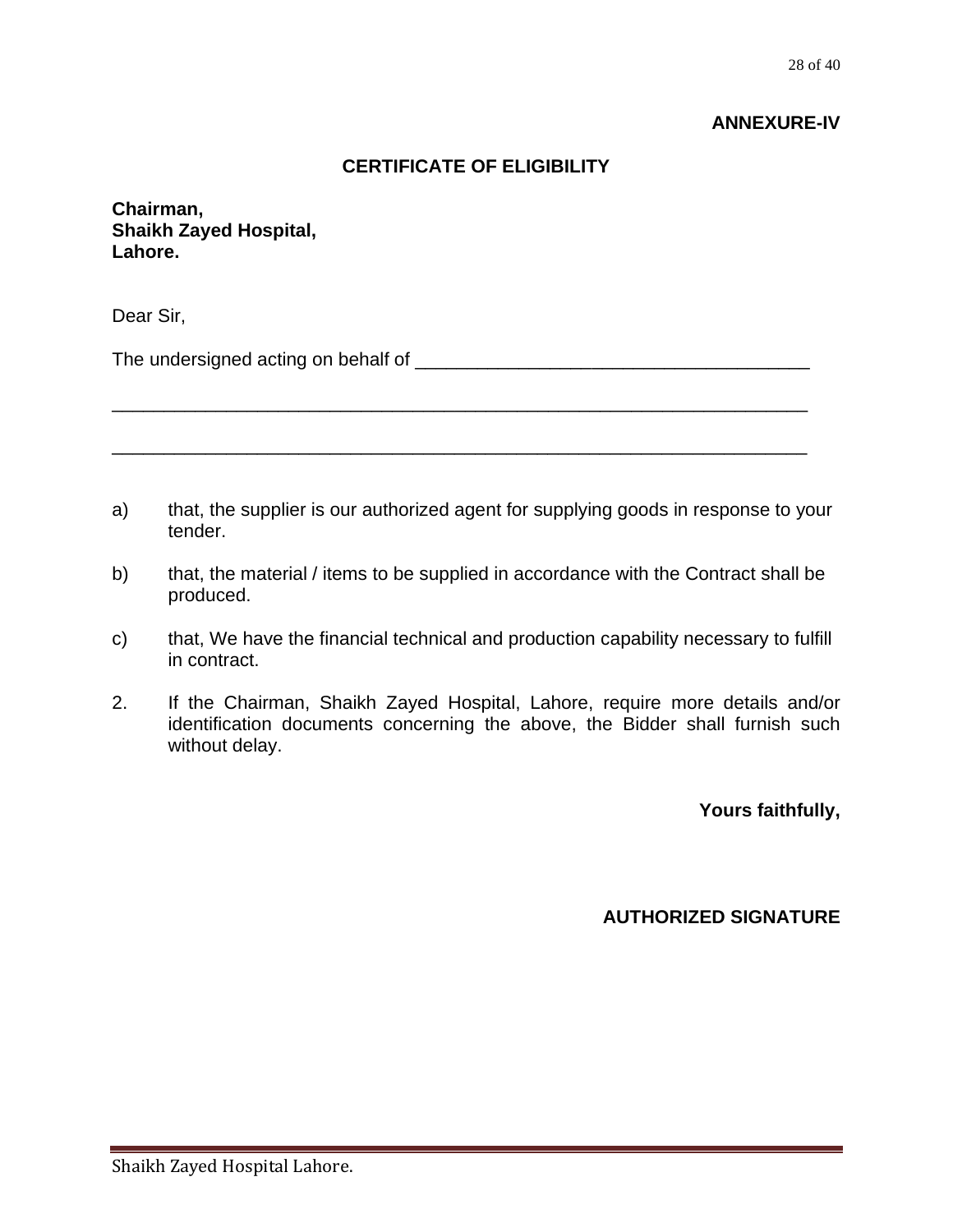29 of 40

#### *ANNEXURE-V*

*Contract: \_\_\_\_\_\_\_\_\_*

#### **PERFORMANCE SECURITY FORM**

#### To: **(Name of the Purchaser)**

WHEREAS: (Name of the Bidder))

| hereinafter                                 |  |  |                              |  | called "the Supplier", has undertaken to |  | supply: |
|---------------------------------------------|--|--|------------------------------|--|------------------------------------------|--|---------|
|                                             |  |  | in pursuance of Contract No. |  |                                          |  | dated   |
| 2021-22, hereinafter called "the Contract"; |  |  |                              |  |                                          |  |         |

AND WHEREAS it has been stipulated by you in the Contract that the bidder shall furnish you with a Bank Guarantee by a recognized Bank for the sum specified therein as security for compliance with the supplier's performance obligations in accordance with the Contract;

AND WHEREAS we have agreed to give the Bidder a Guarantee;

THEREFORE WE hereby affirm that we are Guarantors and responsible to you, on behalf of the Bidder, up to a total of (amount of the Guarantee in Words in Figures), and we undertake to pay you, upon your first written demand declaring the Bidder to be in default under the Contract, and without cavil or argument, any sum or sums as specified by you, within the limit of (Amount of Guarantee) as aforesaid, without your needing to prove or to show grounds or reasons for your demand or the sum specified therein.

This guarantee is valid until the  $\frac{1}{2}$  day of  $\frac{1}{2}$  2021-22

(Name of Guarantor)

By: \_\_\_\_\_\_\_\_\_\_\_\_\_\_\_\_\_\_\_\_\_\_\_\_\_\_ (Title)

Authorized Representative

Date: \_\_\_\_\_\_\_\_\_\_\_\_\_\_\_\_\_\_\_\_\_\_\_\_\_\_\_ Address:

\_\_\_\_\_\_\_\_\_\_\_\_\_\_\_\_\_\_\_\_\_\_\_\_\_\_\_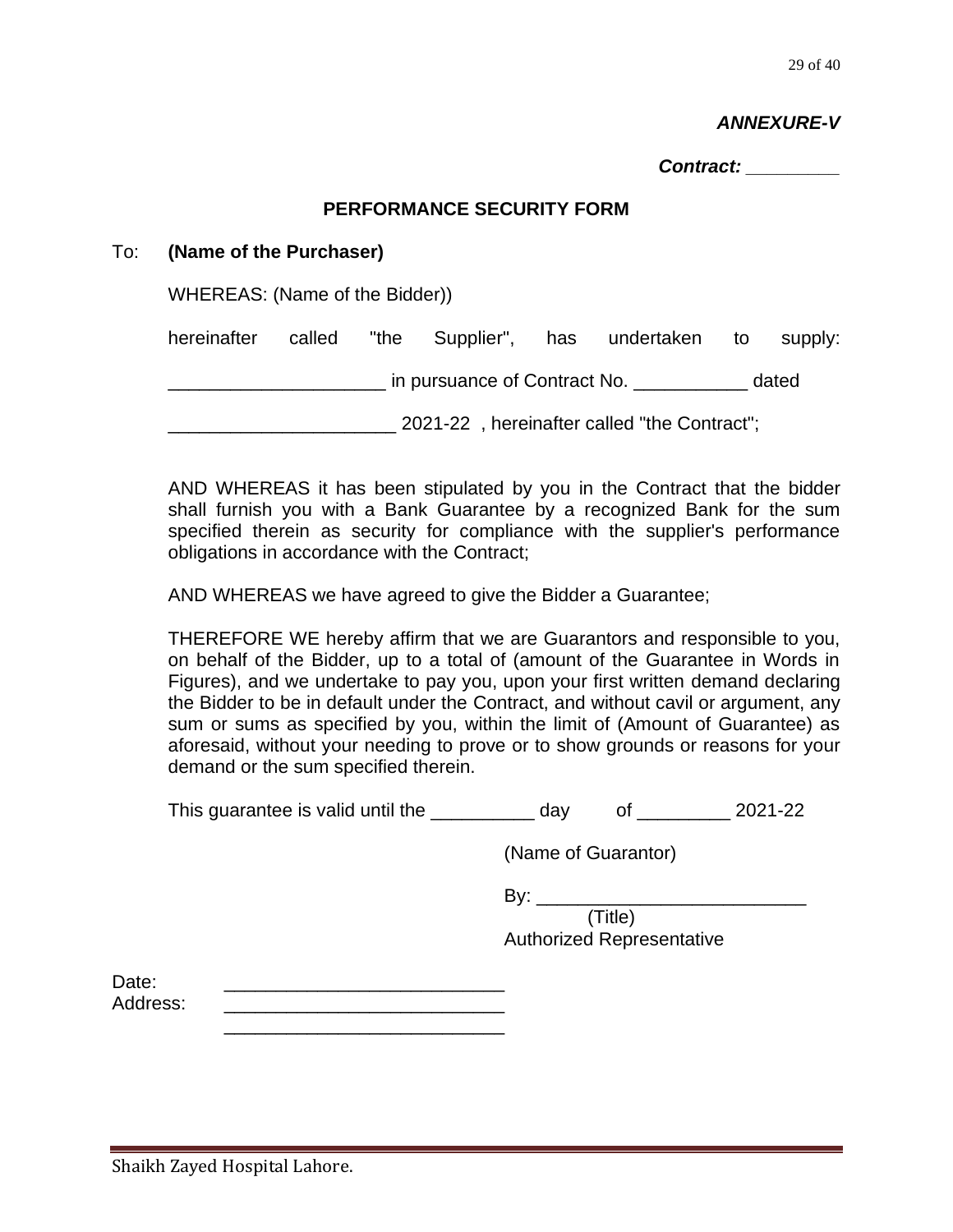30 of 40

*ANNEXURE-VI*

**Chairman, Shaikh Zayed Hospital, Lahore.** 

 $No.$ 

#### SUBJECT: **REQUEST FOR ESTABLISHMENT OF LETTER OF CREDIT NO. \_\_\_\_\_\_\_\_\_\_\_\_\_\_\_\_\_ DATED:**

Attached herewith please find four copies of the Contract No. executed with M/S **Quarter and Secure 2014** \_\_\_\_\_\_\_\_\_\_\_\_\_\_\_\_\_\_\_\_\_ for an amount of \_\_\_\_\_\_\_\_\_\_\_\_\_\_\_\_\_\_\_\_\_\_\_\_\_\_\_\_\_\_\_\_\_\_

2. You are requested to establish confirmed and irrecoverable without recourse to Letter of Credit observing following particulars and terms and conditions of the attached contract:

2.1 NAME AND ADDRESS OF BENEFICIARY.

2.2 AGGREGATE SUM OF CREDIT i) (in word)

C & F, Karachi ii) (in figures)

- 2.3 BRIEF DESCRIPTION OF MERCHANDISE TO BE \_\_\_\_\_\_\_\_\_\_\_\_\_\_\_\_\_\_\_\_\_\_\_\_ IMPORTED. \_\_\_\_\_\_\_\_\_\_\_\_\_\_\_\_\_\_\_\_\_\_\_\_
- 2.4 COUNTRY OF ORIGIN
- 2.5 SEAPORT OF SHIPMENT
- 
- 2.7 MODE OF SHIPMENT BY SEA Air.
- 2.9 VALID FOR SHIPMENT
- 2.10. VALID FOR COMMITMENT
- 2.11 BILL OF LADING MUST BE DATED NOT LATER THAN.

2.6 SEAPORT FOR DISCHARGE KARACHI Will charge according in case of shipment by 2.8 TERMS OF SHIPMENT PARTIAL SHIPMENT WITHIN L/C VALIDITY PERIOD ALLOWED.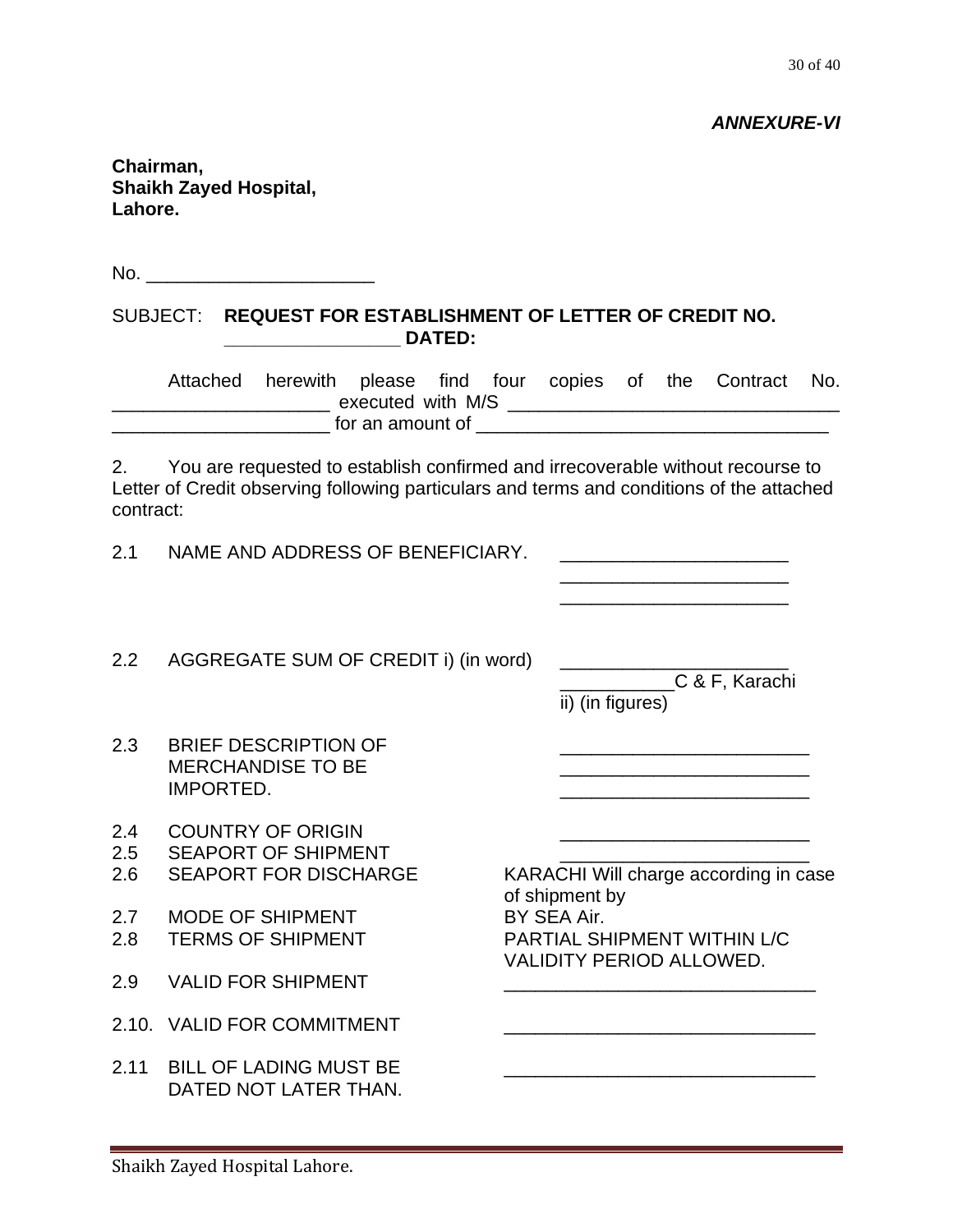- 2.12 BILL OF EXCHANGE MUST BE DATED NOT LATER THAN.
- 2.13 L/C IS TO BE ADVISED THROUGH (NAME OF ADVISING BANK).
- $2.14$  L/C IS REQUIRED TO BE ADDITIONALLY CONFIRMED BY (NAME OF THE BANK).

\* Additional terms and conditions to be included in L/C are appended as Appendix-I.

### **4. Other Information**

- 4.1 Copy of the L/C must be sent to purchaser immediately after opening for record and in case of any discrepancy for rectification.
- 4.2 Particulars of the L/C must strictly conform to the information provided above and attached Appendix-I and be rechecked with reference to the contract provided here along for this purpose. In case of any discrepancy please check with the Purchaser immediately.
- 4.3 Beneficiary must be informed about the L/C particulars immediately through
- 4.4 It must be ensured that particulars of the L/C are transmitted to the correspondent Bank by the L/C opening Bank immediately after opening through telex while its copy must be sent through courier and not ordinary post. In this regard clear instruction must be issued to the L/C opening Bank.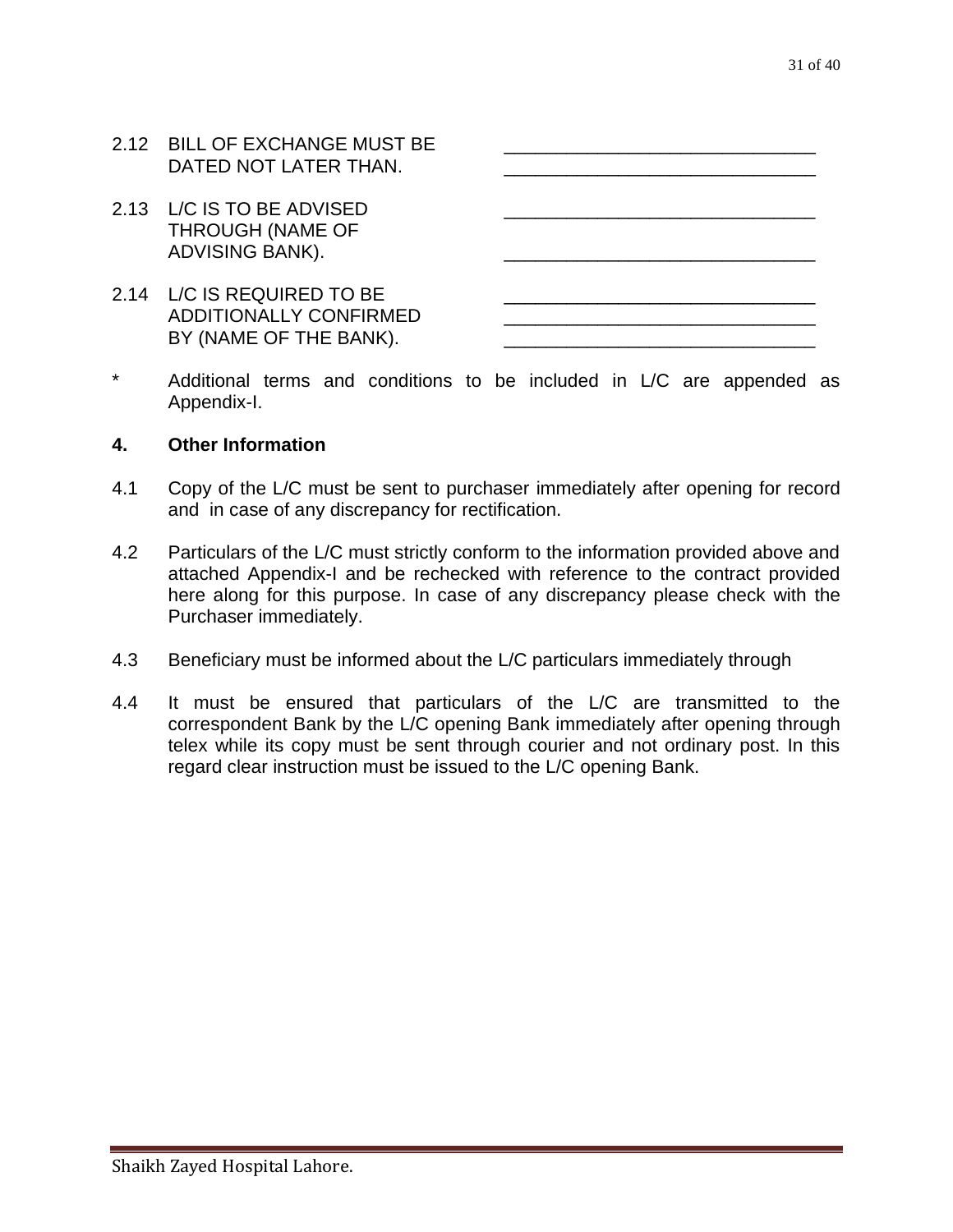# **APPENDIX-I**

# **DATA SUMMARY SHEET**

Following information regarding each items must stated categorically:

|                  |                                                                 |                                                                                                                      | <b>Signature of the Bidder</b>                                                                                         | (Stamp) |
|------------------|-----------------------------------------------------------------|----------------------------------------------------------------------------------------------------------------------|------------------------------------------------------------------------------------------------------------------------|---------|
| 3.               | HAVE YOU INCLUDED YOUR PROFORMA<br><b>INVOICE AS REQUIRED.</b>  | <b>YES</b>                                                                                                           | NO.                                                                                                                    |         |
| 2.               | HAVE YOU QUOTED FOR ALL ITEMS                                   | <b>YES</b>                                                                                                           | NO.                                                                                                                    |         |
| 1 <sup>1</sup>   | HAVE YOU QUOTED PRICE AS PER<br><b>INSTRUCTIONS TO BIDDERS.</b> | <b>YES</b>                                                                                                           | NO.                                                                                                                    |         |
|                  | <b>CHECK LIST:</b>                                              |                                                                                                                      |                                                                                                                        |         |
|                  | PAKISTAN (IF ANY):                                              |                                                                                                                      |                                                                                                                        |         |
|                  | NAME & ADDRESS OF LOCAL AGENT IN                                |                                                                                                                      |                                                                                                                        |         |
|                  | <b>ADDRESS OF BANKER:</b>                                       | <u> 2000 - 2000 - 2000 - 2000 - 2000 - 2000 - 2000 - 2000 - 2000 - 2000 - 2000 - 2000 - 2000 - 2000 - 2000 - 200</u> |                                                                                                                        |         |
|                  | AMOUNT OF BID BOND:                                             |                                                                                                                      | <u> 1989 - Johann John Stone, mars et al. 1989 - John Stone, mars et al. 1989 - John Stone, mars et al. 1989 - Joh</u> |         |
|                  | <b>TOTAL BID VALUE: C &amp; F</b>                               |                                                                                                                      |                                                                                                                        |         |
| <b>DELIVERY:</b> |                                                                 |                                                                                                                      |                                                                                                                        |         |
| <b>VALIDITY:</b> |                                                                 | <u> 1980 - Johann Barn, mars an t-Amerikaansk politiker (* 1950)</u>                                                 |                                                                                                                        |         |
|                  | <b>PORT OF SHIPMENT:</b>                                        |                                                                                                                      | the control of the control of the control of the control of the control of the control of                              |         |
|                  | <b>COUNTRY OF ORIGIN:</b>                                       |                                                                                                                      |                                                                                                                        |         |
|                  |                                                                 |                                                                                                                      |                                                                                                                        |         |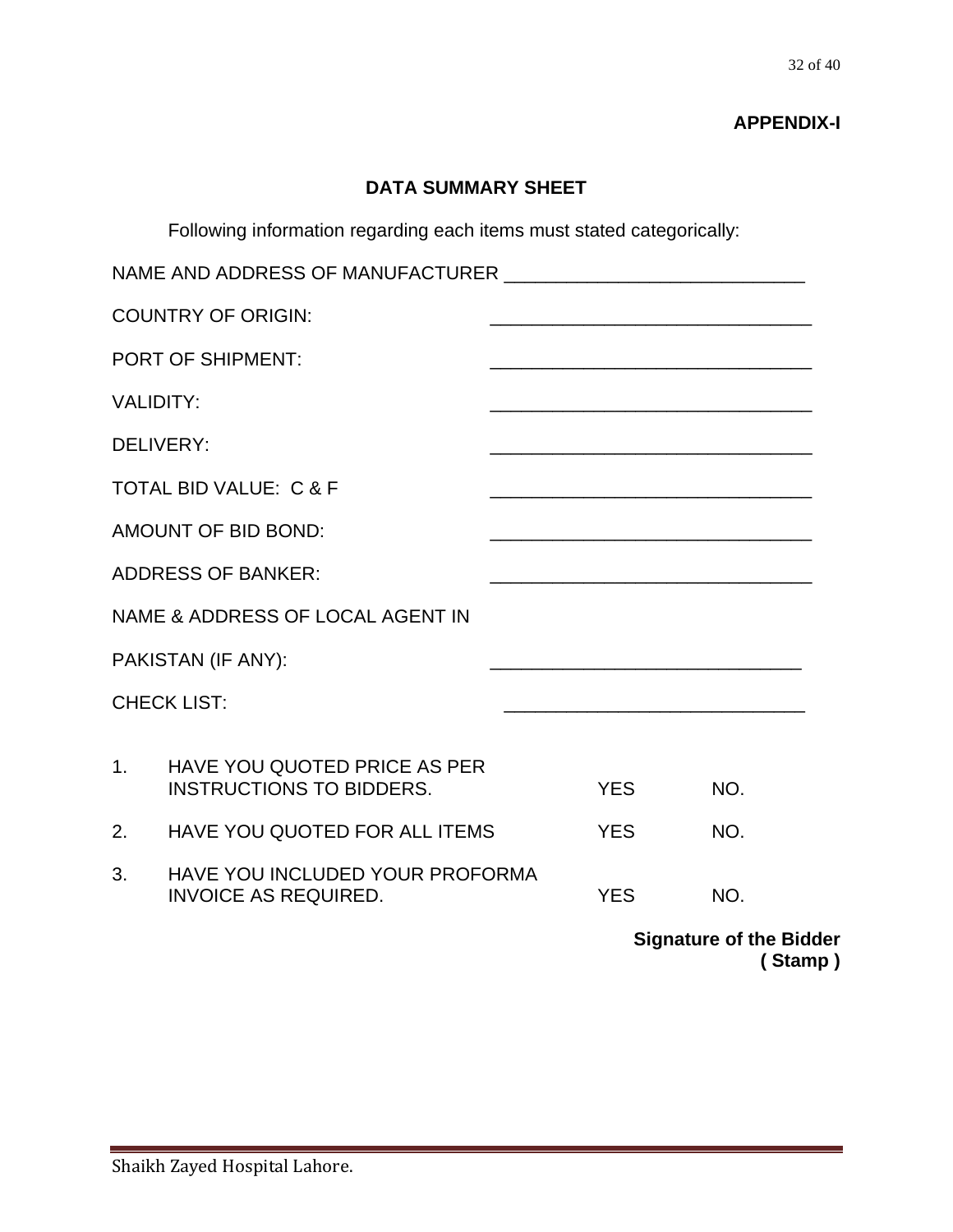# **OTHER TERMS AND CONDITIONS OF THE L/C TO BE STRICTLY COMPLIED BY THE BENEFICIARY**

# **1. CONSIGNEE**

The goods must be consigned to Chairman, Shaikh Zayed Hospital, Lahore.

# **2. PACKING**

The packing of the Goods must conform to the international standard. Shipping documents should include a certificate from the beneficiary that packing of the merchandise conforms to International standards to avoid any damage and deterioration during transit or at loading and unloading points.

# **3. MARKING**

To be exactly identical on the packages as per contract in clearly legible words. The marks must tally with shipping documents like B/L and manifest and there should not be any difference.

# **4. SHIPPING DOCUMENTS**

Shipping documents shall normally consist of following:

- 4.1 Clean Bill of Lading.
- 4.2 Detailed invoice showing commodity description, quantity, unit/total price, total No. of packages, freight charges etc. etc.
- 4.3 Packing list (showing total number of packages gross/net weights and measurements and Box No. in case of more than one boxes such as Box No.1/10. 2/10 and so on and detail of items in each box.
- 4.4 Certificate of origin.
- 4.5 Certificate of measurements and weights.
- 4.6 Mill inspection/quality certificate/test report.
- 4.7 Insurance declaration. A copy of the telex be sent to M/S National Insurance Corporation Islamabad.
- 4.8 Catalogue, Brochures, Technical Literature of the items supplied.
- 4.9 A copy of the telex sent in compliance to the Clause 6.1.
- 4.10 Performance Bond in the amount of ten percent (10%) of the contract value by the principals of the bidder.

# **5. INSPECTION FOR COMPLETING SHIPPING DOCUMENTS**

- 5.1 The shipping invoice should be marked on top in capital words.
	- a) Complete first and last consignment (if all contractual items shipped in one lot).
	- b) First partial shipment/second partial shipment (and so on)/final and last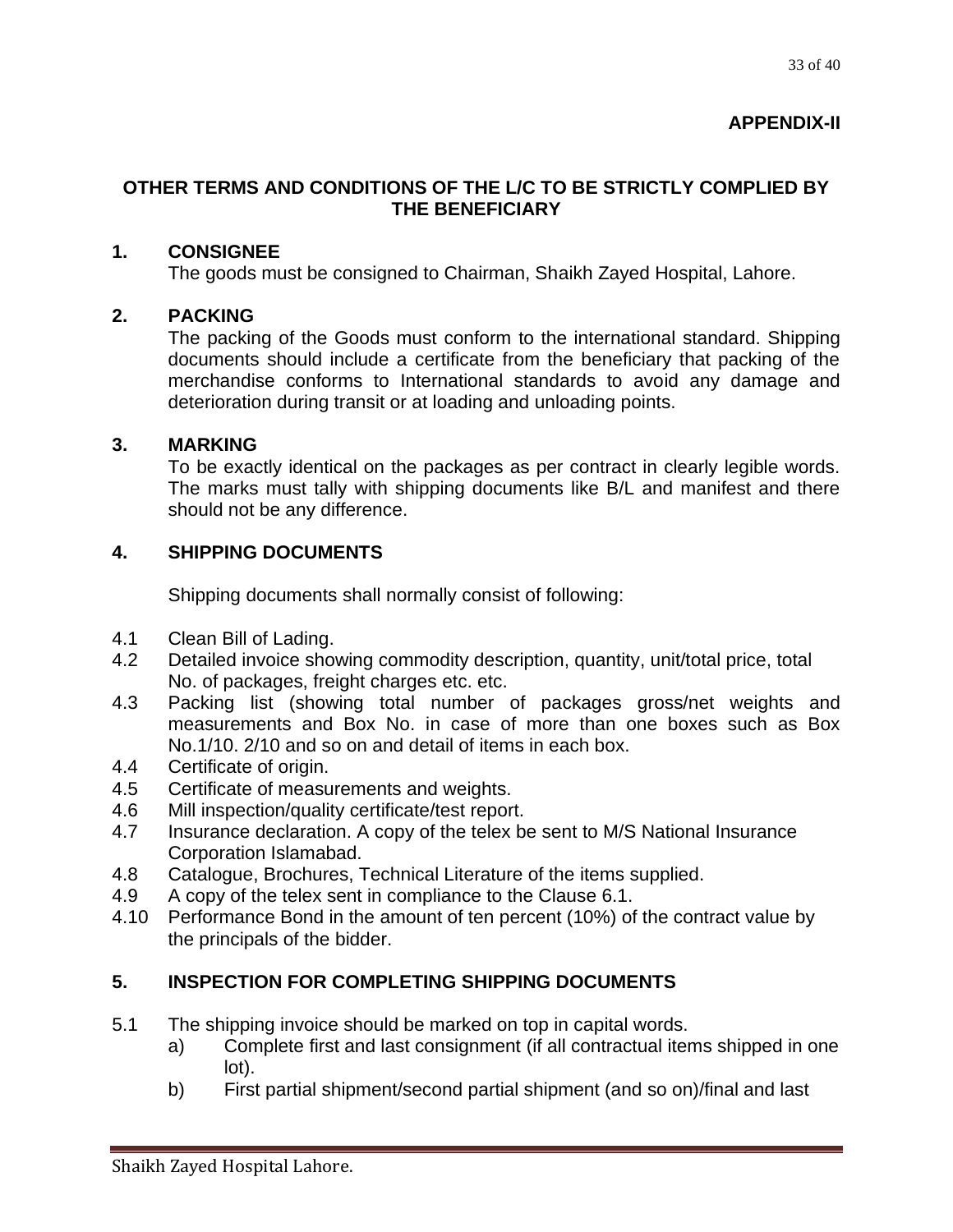shipment as the case may be, if the shipments are affected in parts.

- 5.2 All invoices should be manually signed.
- 5.3 The invoices must indicate value of each item.

# **6. SHIPMENT INTIMATION**

- 6.1 The beneficiary within 48 hours of making shipment by sea and one week before by air must send telex to Chairman, Shaikh Zayed Hospital, Lahore, intimating the following:
	- a) L/C number and contract No.
	- b) Name of the shipment and shipping/line/airline.
	- c) Bill of lading No./Airway bill and date.
	- d) Total C&F value of the consignment shipped.
	- e) Port/airport of shipment.
	- f) Number of Boxes/package/Pieces etc.
	- g) Net and gross weights.
	- h) Expected time of arrival (ETA) of ship/air.
	- i) Performance bond in the amount of 10% of contract value.

#### **INSTRUCTION REGARDING TRANSMISSION / NEGOTIATION OF SHIPPING DOCUMENTS**

- 7.1 Original/Negotiable Documents
	- a) The beneficiary immediately upon making shipment(s) should negotiate the original clean shipping documents free from any discrepancy with negotiating bank as indicated in the Letter of Credit.
		- b) If clean documents free from any discrepancy are not negotiated within negotiation period mentioned in the L/C, or if the documents are withheld by the Bank on account of any discrepancy whatsoever, the demurrage or financial impact if any incurred due to late negotiation of clean documents will be on beneficiary's account.
		- c) Original/negotiable documents must contain at least four sets of the shipping documents mentioned under clause No.4 above including one set of catalogue, brochures, technical literature, etc.
		- d) The original shipping documents should be dispatched through courier service by the negotiating bank at the beneficiary's cost within 24-48 hours after receipt from the beneficiary.
		- e) The discrepant documents with minor discrepancies will be accepted by the purchaser subject to the consent of the Chairman, Shaikh Zayed Hospital, Lahore. to facilitate prompt clearance of the consignment on the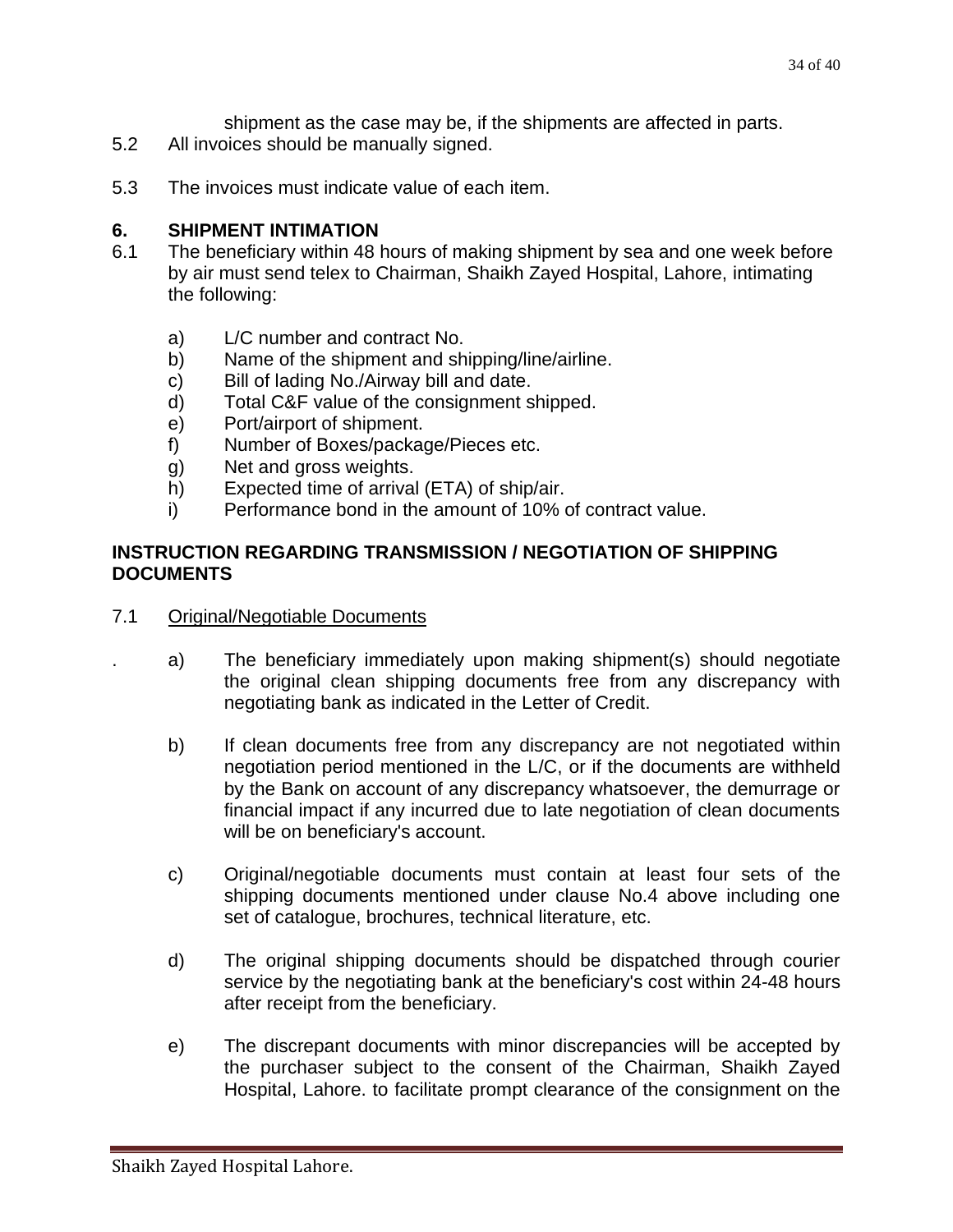condition that demurrage, if any due to the discrepancies reported by L/C opening bank will be on beneficiary's account.

### 7.2. Non-Negotiable Documents

- a) Four complete sets of non-negotiable shipping documents including one set of catalogue, etc. should be received by the Bank immediately upon shipments is affected.
- b) The shipping documents should be couriered through any good reliable company on shippers cost, so that the same must be received at least 7 days before arrival of the vessel.

#### **8. Insurance**

Insurance from port of shipment/delivery air carrier will be paid by Purchaser and declaration of dispatch shall be made by the seller to insurance company (Name of Insurance Company) immediately after shipment giving full details of shipment e.g. value of shipment, description of material, name of ship line, Bill of lading with date, port of shipment, Contract and letter of Credit number.

# **DEMURRAGE DUE TO DELAY IN RECEIPT OF ORIGINAL / NEGOTIABLE DOCUMENTS / TRANSHIPMENT AND SHIPPING LINE AGENTS**

- 9 1 If clean documents are not negotiated within negotiation period of the L/C or documents are withheld by bank on account of any discrepancy, the demurrage charges, if any, incurred due to late negotiation of the clean documents and paid by the seller realized from the supplier directly by raising debit advice, or by deducting the amount the amount paid from the L/C value or by encasing performance bond to the extent of demurrage amount. In case the demurrage amount exceeds the value of performance bond the balance amount will be payable by the Bidder.
- 9.2 Any demurrage paid by seller due to inconsistency in BL and manifest will be recovered from Bidder as the selection of the shipping line is the sole discretion and responsibility of the Bidder.

# **10. Amendment / Extension of L/C**

10.1 The supplier will positively confirm shipment of all ordered goods within L/C validity or made request for extension of shipment and negotiation period at least 15 to 30 days prior to the expiry of L/C. If shipment is not effected within L/C validity or request for extension is not received 15 to 30 days prior to expiry of L/C validity, no request for grant of extension in shipment and negotiation period will be entertained under any circumstances. In case of extension in shipment/negotiation period, the supplier will be required to extend the validity of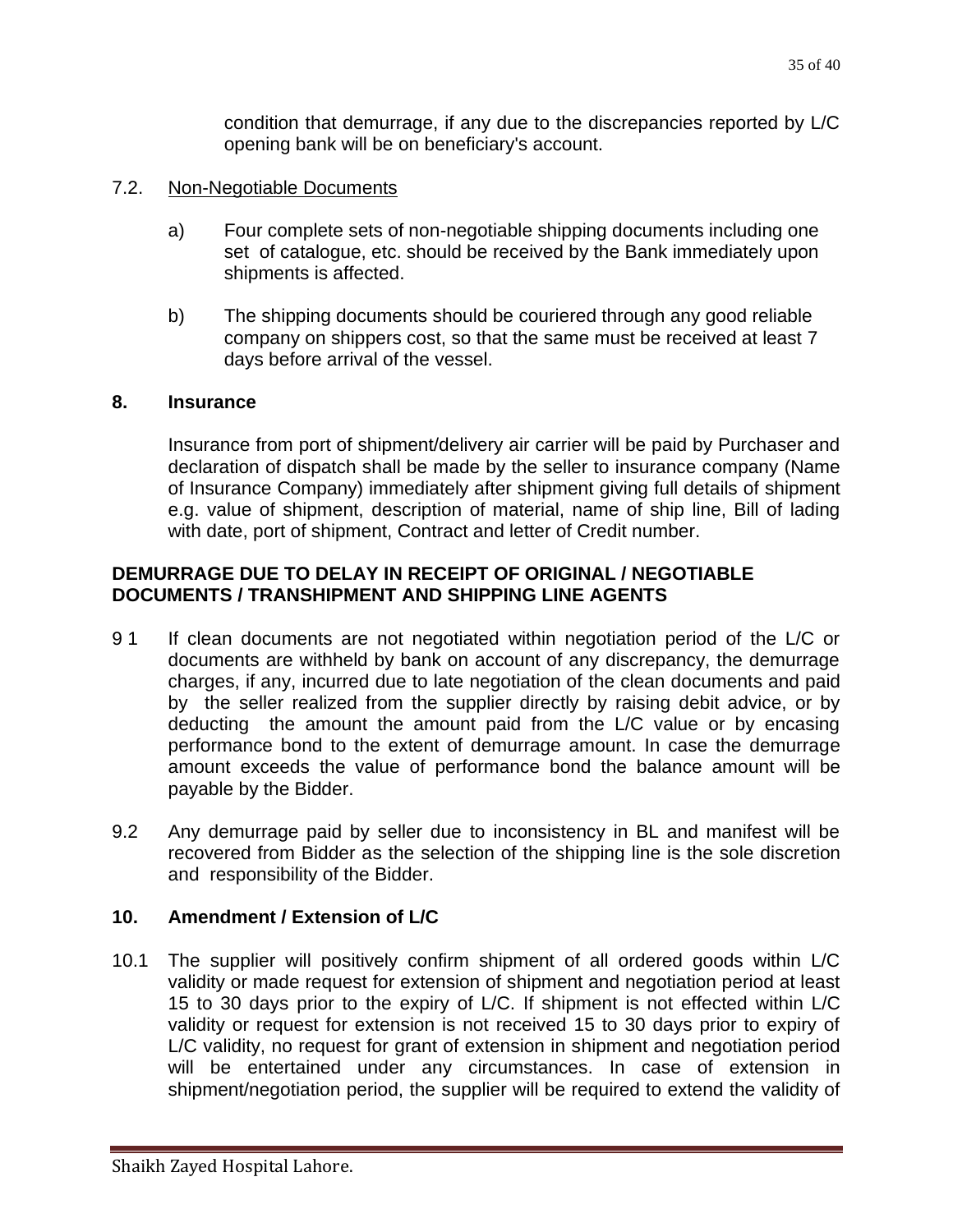his performance bond accordingly. All charges on this account will be on Bidder's account. i

# 11. **CHARGES FOR L/C ESTABLISHMENT**

- 11.1 All charges of opening of Letter of Credit will be borne by the Chairman, Shaikh Zayed Hospital, Lahore.
- 11.2 All charges of corresponding bank such as negotiation of documents, adding confirmation to credit etc. will be to the account of Bidder.
- 11.3 All charges for amendments/extension in L/C will be to the account of Bidder.
- 11.4 All charges for revalidation of import license if required for L/C extension will be to the account of Bidder, if made on his request.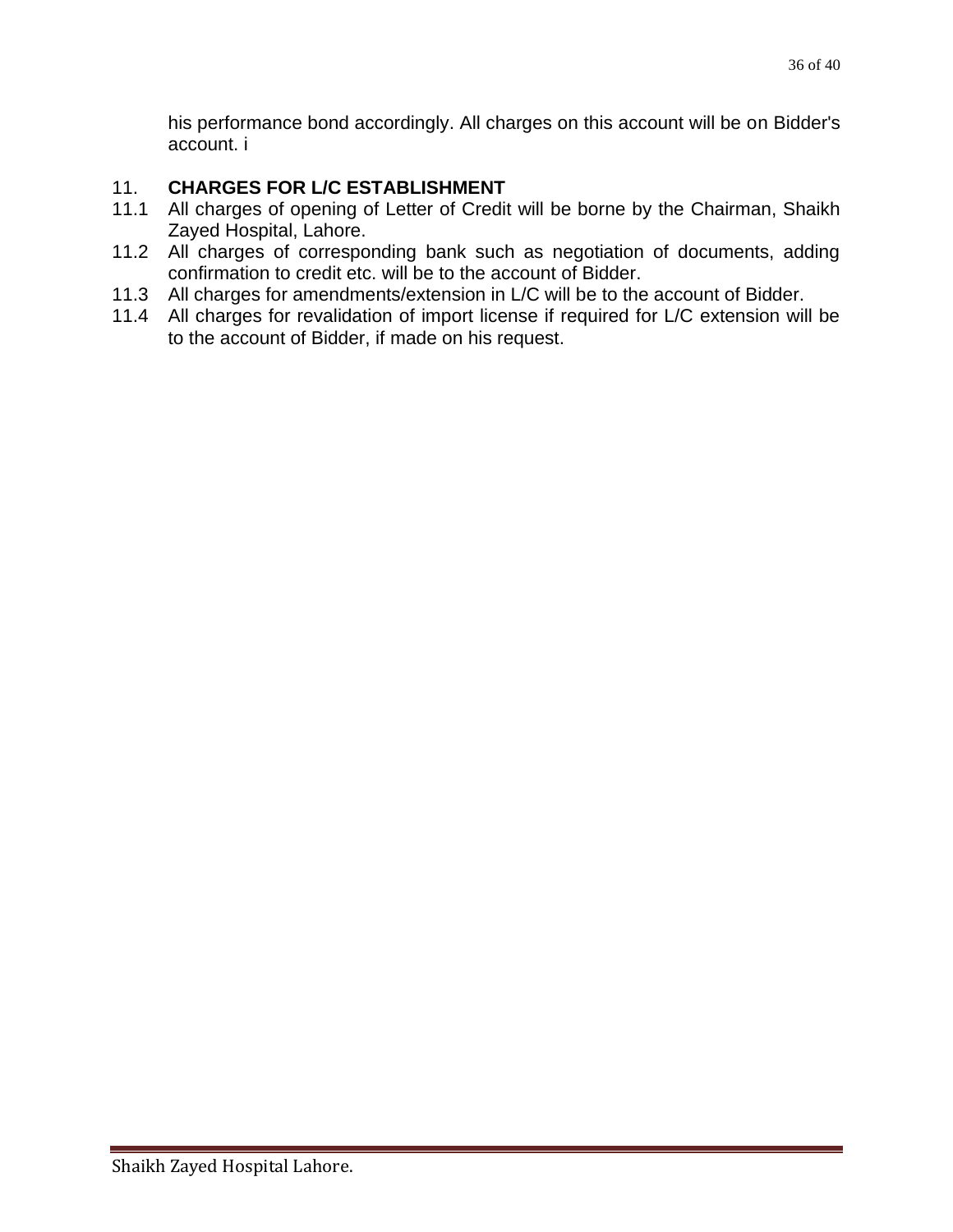|                               |                         |                   |                                           |                   | Flow Chart for Supplies from outside the Country |                    |
|-------------------------------|-------------------------|-------------------|-------------------------------------------|-------------------|--------------------------------------------------|--------------------|
|                               |                         | Tender<br>Opening | 30 days<br>of the<br>award of<br>contract | Bill of<br>lading | Commissioning                                    | End of<br>Warranty |
| Earnest<br>Money              | 2.0%                    |                   |                                           |                   |                                                  |                    |
| Local<br>Agent /<br>Principal | <b>5% CDR</b><br>5% B.G |                   |                                           |                   |                                                  |                    |
| <b>SZH</b>                    | 100% LC                 |                   |                                           | To be<br>Paid     |                                                  |                    |

| <b>Flow Chart for Local Supplies</b> |            |               |             |               |                 |
|--------------------------------------|------------|---------------|-------------|---------------|-----------------|
|                                      |            | <b>Tender</b> | 15 days of  |               | End of Warranty |
|                                      |            | Opening       | the award   | Commissioning |                 |
|                                      |            |               | of contract |               |                 |
| Earnest                              |            |               |             |               |                 |
| Money                                | 2.0%       |               |             |               |                 |
|                                      |            |               |             |               |                 |
| Local                                | 10%        |               |             |               |                 |
| Agent                                | <b>CDR</b> |               |             |               |                 |
|                                      |            |               |             | At            |                 |
| <b>SZH</b>                           | 100% of    |               |             | Commissioning |                 |
|                                      | contract   |               |             |               |                 |
|                                      | amount     |               |             |               |                 |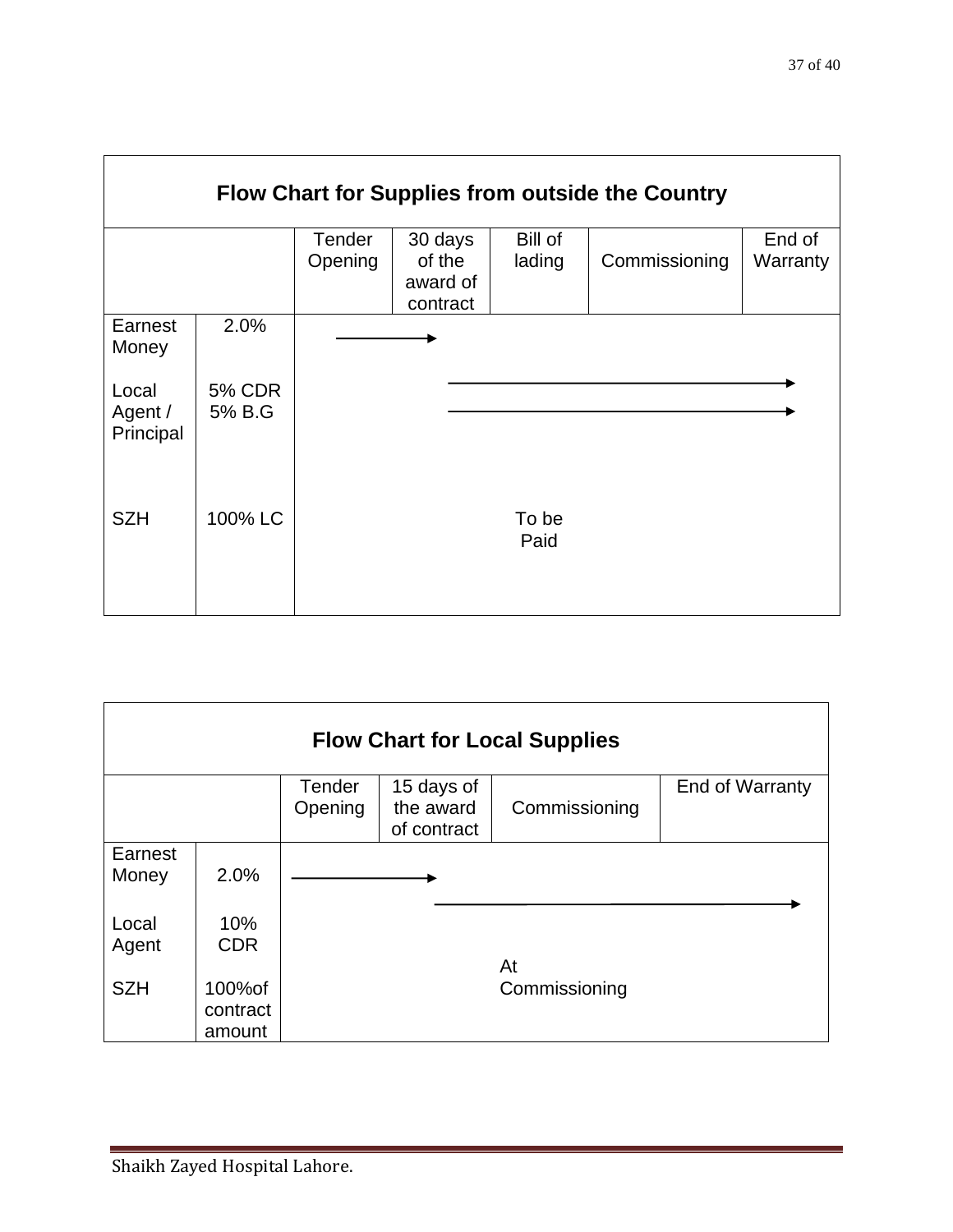# **Check list for Technical Proposal**

|                                                                                                              | Yes | <b>No</b> | <b>Not</b> |
|--------------------------------------------------------------------------------------------------------------|-----|-----------|------------|
| Declaration that 2.0% earnest money on the basis                                                             |     |           | applicable |
| of costs indicated under 6 & 7, above; in Pak Rupee                                                          |     |           |            |
| has been included in the financial bid.                                                                      |     |           |            |
| Certificate of CE/MOD/FDA rating<br>for each                                                                 |     |           |            |
| equipment or ISO 9002 or later (for surgical                                                                 |     |           |            |
| equipment)                                                                                                   |     |           |            |
| clients in Pakistan<br>List of<br>whom<br>the<br>to                                                          |     |           |            |
| equipment-has been supplied.                                                                                 |     |           |            |
| Evidence of backup facilities. Workshop, list of                                                             |     |           |            |
| spare parts for the equipment being bid provisionally<br>and undertaking for supply of the spare parts for 7 |     |           |            |
| years as per clause 12.1.b.                                                                                  |     |           |            |
| Undertaking of validity of cost for 6 months.                                                                |     |           |            |
| Relevant literature / broacher about the equipment /                                                         |     |           |            |
| items for which bid is being submitted as per clause                                                         |     |           |            |
| 12.1.a.                                                                                                      |     |           |            |
| A certification establishing that bidder is authorized                                                       |     |           |            |
| to bid for the Goods                                                                                         |     |           |            |
| Documentary evidence of the Bidders qualifications                                                           |     |           |            |
| to perform the Contract that in case his Bid is                                                              |     |           |            |
| accepted shall be established                                                                                |     |           |            |
| Delivery schedule offered in the Bid.                                                                        |     |           |            |
| Deviation in payment schedule from those specified                                                           |     |           |            |
| in the conditions of Contract if any                                                                         |     |           |            |
| Signed bidding documents.                                                                                    |     |           |            |

# **Check list for Financial Propsal**

|                                                                                                                                        | Yes | <b>No</b> | <b>Not</b><br>applicable |
|----------------------------------------------------------------------------------------------------------------------------------------|-----|-----------|--------------------------|
| 2.0% earnest money on the basis of costs indicated<br>under clause 9.1, above; in Pak Rupee has been<br>included in the financial bid. |     |           |                          |
| Cost of the item being bid. CIF                                                                                                        |     |           |                          |
| Cost of the item being bid Local currency                                                                                              |     |           |                          |
| Cost of spare parts for the equipment being bid as<br>per clause 12.1.b.                                                               |     |           |                          |
| Maintenance Cost with parts if contracted for five<br>years after warranty period                                                      |     |           |                          |
| Maintenance Cost without parts if contracted for five<br>years after warranty period.                                                  |     |           |                          |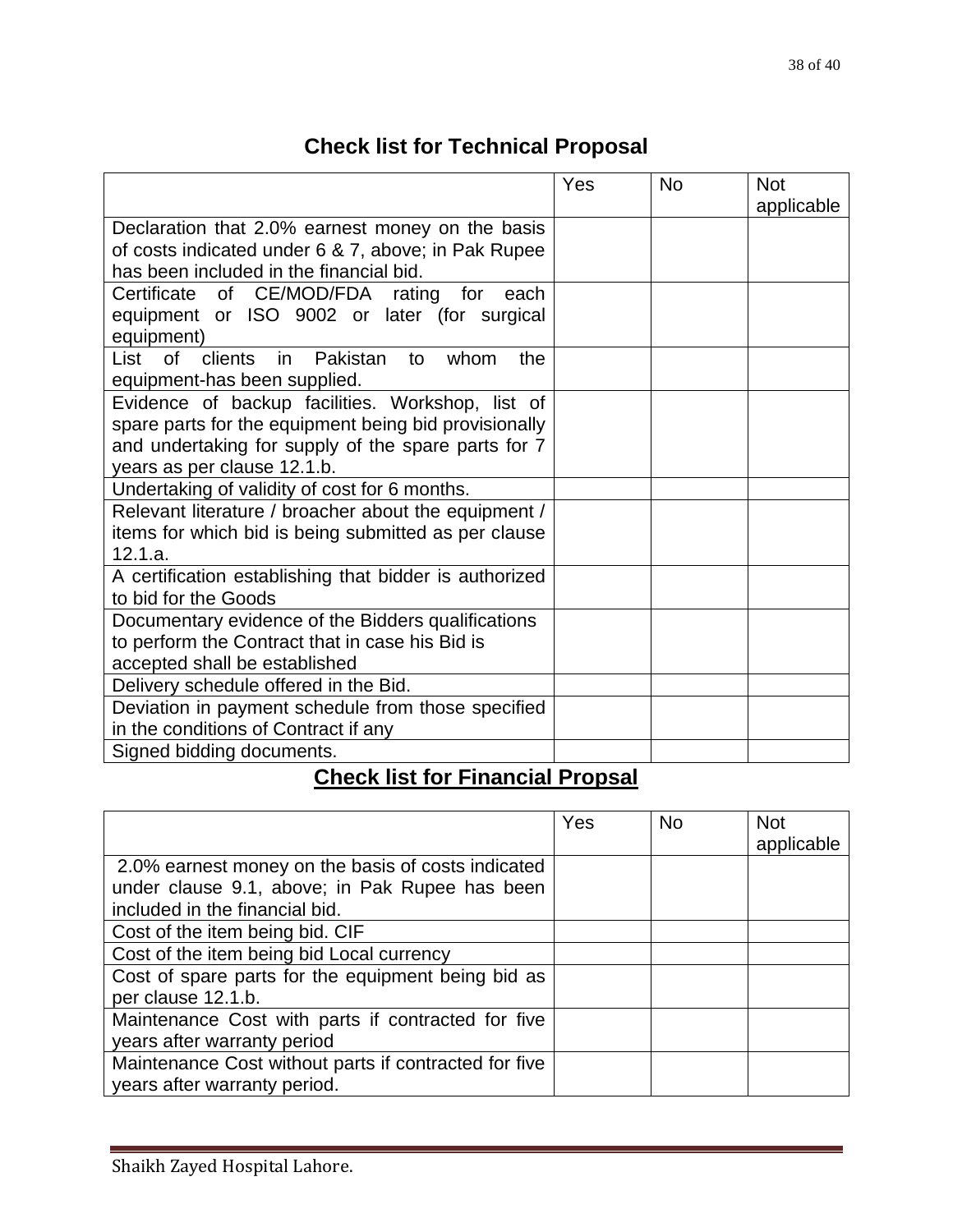# **MOBILE OPERATING TABLE**

# **MANUAL, ELECTRONIC, HYDRAULIC, WITH REMOTE CONTROL**

# **TECHNICAL SPECIFICATIONS**

1. Should be mobile modular operating table for obstetrics and gynecology drive, with Backlit corded hand control, with upper back plate, with leg plates with head rest, with SFC padding of 80mm.

| $\mathbf 1$    | Length of table 2000mm, width 550mm (without side rails) |                          |  |  |  |
|----------------|----------------------------------------------------------|--------------------------|--|--|--|
| 2              | <b>Top Dimension</b>                                     | L 1900mm x W 522mm       |  |  |  |
| 3              | Height adjustment                                        | 750mm - 1000mm           |  |  |  |
| $\overline{4}$ | Trendelenburg / Reverse                                  | $30^0 / 25^0$            |  |  |  |
| 5              | <b>Lateral Tilt</b>                                      | $20^0 / 20^0$            |  |  |  |
| 6              | Kidney elevator                                          | 130mm                    |  |  |  |
| $\overline{7}$ | Back Rest (up / down)                                    | $60^0 / 25^0$            |  |  |  |
| 8              | Leg Rest (up / down)                                     | $15^0 / 90^0$            |  |  |  |
| 9              | Hand Rest (up / down)                                    | $20^0 / 60^0$            |  |  |  |
| 10             | <b>Power Supply</b>                                      | $24 \vee DC$             |  |  |  |
| 11             | <b>Battery backup</b>                                    | $2 - 3$ hours (optional) |  |  |  |
| 12             | Mains voltage capacity                                   | AC 220 v $+$ 10% 50Hz    |  |  |  |
| 13             | Patient weight capacity                                  | 200 <sub>kg</sub>        |  |  |  |

# **2. TECHNICAL SPECIFICATIONS - TECHNICAL DATA**

#### **SPECIFICATIONS**

|                | The table should have minimum 4 sections                                      |
|----------------|-------------------------------------------------------------------------------|
| 2              | The table should have easily detachable split leg and easily detachable head  |
|                | section                                                                       |
| 3              | The table top should have a minimum height of 750mm - main mean height 1000   |
|                | mm or lesser                                                                  |
| $\overline{4}$ | The table top should have a minimum vertical stroke of 250mm                  |
| 5              | Should have sealed hydraulic mechanism to avoid oil spillage                  |
| 6              | The table should have a heavy and sturdy base and compact to provide adequate |
|                | foot room for the operating team.                                             |